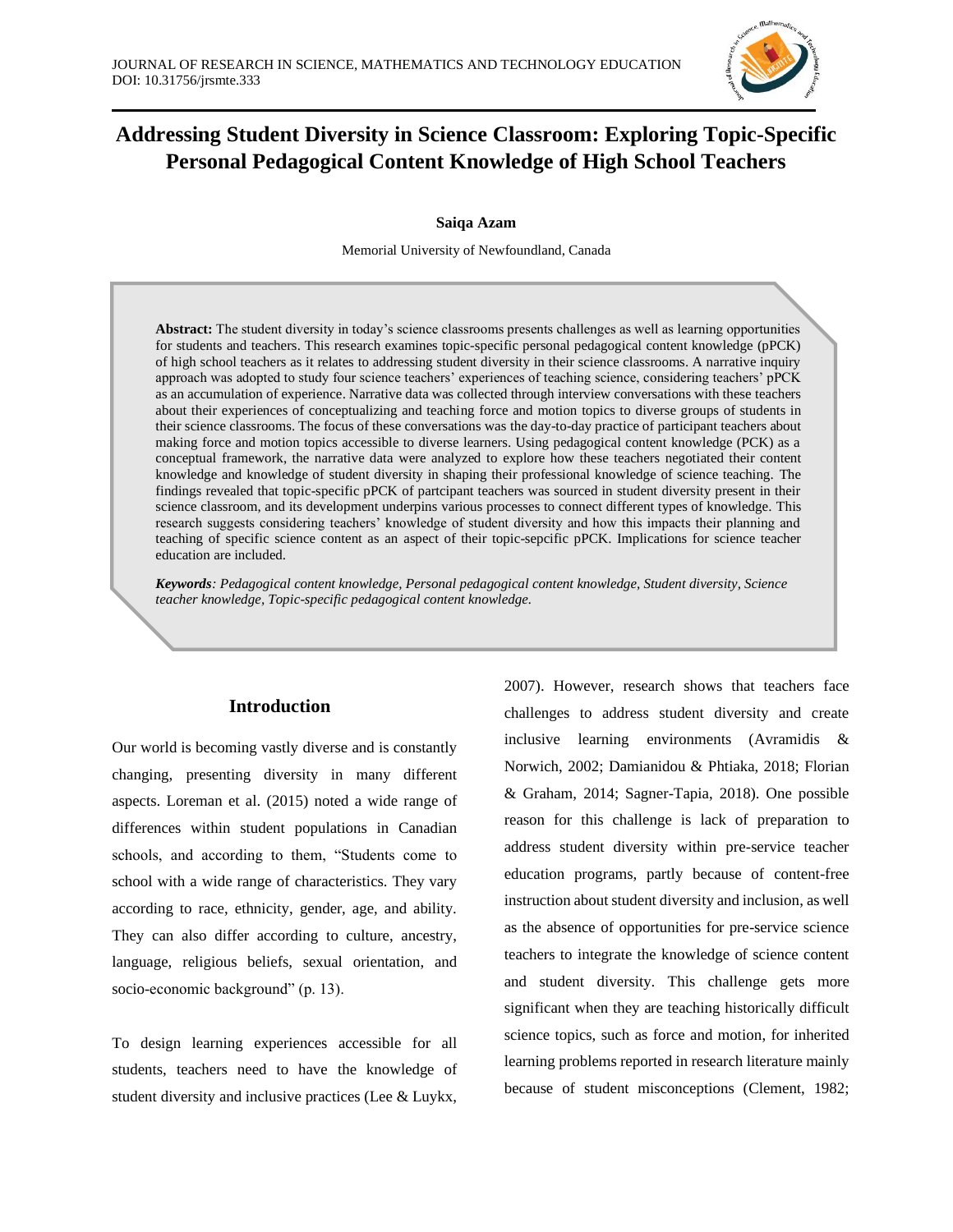diSessa, 1983; Driver et al., 1994; Halloun & Hestenes, 1985).

The presence of student diversity in today's classrooms warrants the need to study science teachers' professional knowledge as it relates to student diversity and inclusive practices. Pedagogical content knowledge (PCK) has been considered an important aspect of science teachers' professional knowledge, which, according to Shulman (1986), is a unique amalgam of teachers' pedagogical knowledge and content knowledge. Shulman, further defined PCK as "the most regularly taught topics in one's subject area, the most useful forms of representation of those ideas, the most powerful analogies, illustrations, examples, explanations, and demonstrations―in a word the ways of representing and formulating the subject that make it comprehensible to others" (p. 9). Moreover, PCK is a "practical way of knowing," is mostly "homemade (Gudmundsdottir, 1991, p. 35), develops over years of experience, and is about how they have accumulated "wisdom of practice" (Shulman, 1987). Therefore, it is not different from personal and personal practical knowledge (Fenstermacher, 1994, p. 6). The experiential view of PCK coincides with the idea of pPCK as represented in the Refined Consensus Model of PCK, which is defined as a teachers' "personal knowledge and unique expertise about teaching a given subject area, resulting from the cumulative experiences with and contributions from students, peers, and others (Carlson & Daehler, 2019, p. 86).

Diverse student groups in classrooms provide challenges as well as opportunities for learning. Saravia-Shore (2008) noted that "this enormously diverse and ever-changing system has the power to serve as an invaluable resource for all others—students, teachers, and the community as a whole" (p. 44). Ethnically, culturally, and linguistically different students bring diverse perspectives and experiences, which "offer a powerful resource for everyone to learn more—in different ways, in new environments, and with different types of people" (Saravia-Shore, 2008, p. 44). For example, Hong and Scott (2004) suggested that the presence of diversity or, more precisely, diverse perspectives (gender and ethnicity) could enhance the students' ability to problem-solving. Similarly, growing diversity in today's classrooms "encourages the development and use of diverse teaching strategies designed to respond to teach students as individuals" (Saravia-Shore, 2008, p. 44).

In North America, it has become important to educate pre-service science teachers for student diversity, particularly, cultural diversity (Huanshu, 2018). Despite calls for change, many "teacher education programs in Canada do not require pre-service teachers to "take a course on how to support, work with or include diversity (in all its forms) within their pedagogical practices" (Vanthuyne & Byrd, 2015, p. 530). The latest handbook of research on teacher education recommended that teacher education programs should provide the learning opportunity to help pre-service teachers integrate the knowledge of student diversity and school subject areas to prepare future teachers to take the challenge of "teaching for diversity and change" (Chou & Sakash, 2007, p. 526). However, teacher education programs that require pre-service teachers to take courses on student diversity and inclusion, barely provide the opportunities to integrate this knowledge with school subject areas (e.g., science and mathematics). Without this preparation, science teachers perform this task on the job, many time through trial and error, resulting into the accumulation of experience, termed as personal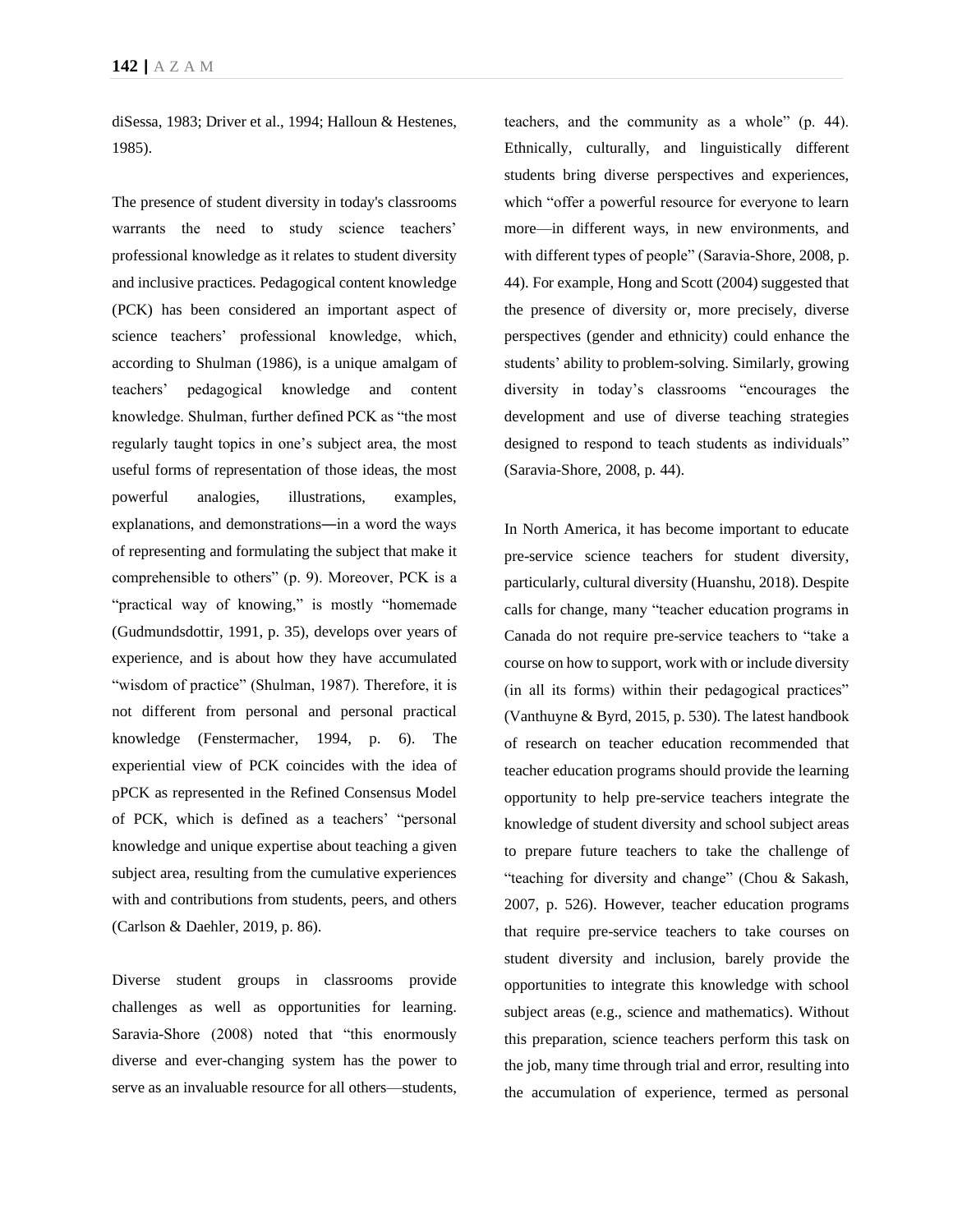knowledge or personal practical knowledge (Elbaz, 1983; Clandinin & Connelly, 1995) and is close to the idea of pPCK (Carlson & Daehler, 2019).

The current study aims to understand science teachers' pPCK at the topic level (topic-specific pPCK) as it relates to student diversity based on their accumulated experience of engaging in teaching and making force and motion topics accessible to their students over the years. The following questions guided this research study: 1) How do science teachers make force and motion concepts accessible to diverse learners? 2) How do science teachers negotiate their conceptual understanding of force and motion topics and knowledge of student diversity to shape their professional knowledge?

### **Literature Review**

This study draws on existing literature to understand (i) teacher knowledge as it relates to addressing student diversity in a science classroom, (ii) the role of student diversity in PCK, and (iii) the place of teacher knowledge in teacher education. Moreover, a summary of the literature on difficulties of learning force and motion is added to justify the selection of topics for this research. The next four sections outline the relevant literature to warrant this study.

#### **Teacher Knowledge and Student Diversity**

Teachers' professional knowledge emerges from their actual teaching that informs their practice (Hiebert et al., 2002, p. 3) and influences their actions in explicit pedagogical situations (Brown & McIntyre, 1993). This type of teacher knowledge is described using terms such as practical knowledge (Elbaz, 1981; 1983), personal knowledge (Lampert, 1985), experiential knowledge

(Clandinin, 1985; 1988), and personal practical knowledge (Clandinin & Connelly, 1995; 1996). According to Verloop et al. (2001), knowledge of practice should be included in the "knowledge base [for the teaching profession] along with formal propositional knowledge" (p. 441) because it has the potential to guide pre-service teacher education. There is ample research reporting the problems that science teachers face while teaching students from diverse backgrounds. Therefore, there is a need to study teacher knowledge about addressing student diversity when teaching specific science content, to document a repertoire of strategies used by classroom teachers.

To provide accessible and inclusive science instruction to students from diverse backgrounds, science teachers require knowledge of the varied backgrounds of specific groups of students to address their particular learning needs. If teachers are not aware of the various cultural, racial, and linguistic backgrounds of their students, they are unable to reflect on how diverse backgrounds of students affect their educational experiences and thus fail to provide effective instruction (Cochran-Smith, 1995). To provide inclusive science instruction, recruiting science teachers from diverse backgrounds may help. However, Ladson-Billings (1995) believed otherwise, that matching teachers' backgrounds with students' backgrounds is not achievable. Therefore, she suggested helping science teachers in developing knowledge of their students' diverse backgrounds to provide more equitable and accessible science instruction. According to Lee and Luykx (2007), science teachers, in addition to knowing science content and science processes, should know the "ways in which academic content and processes may articulate with students' own linguistic and cultural knowledge [and] pedagogical strategies appropriate to multicultural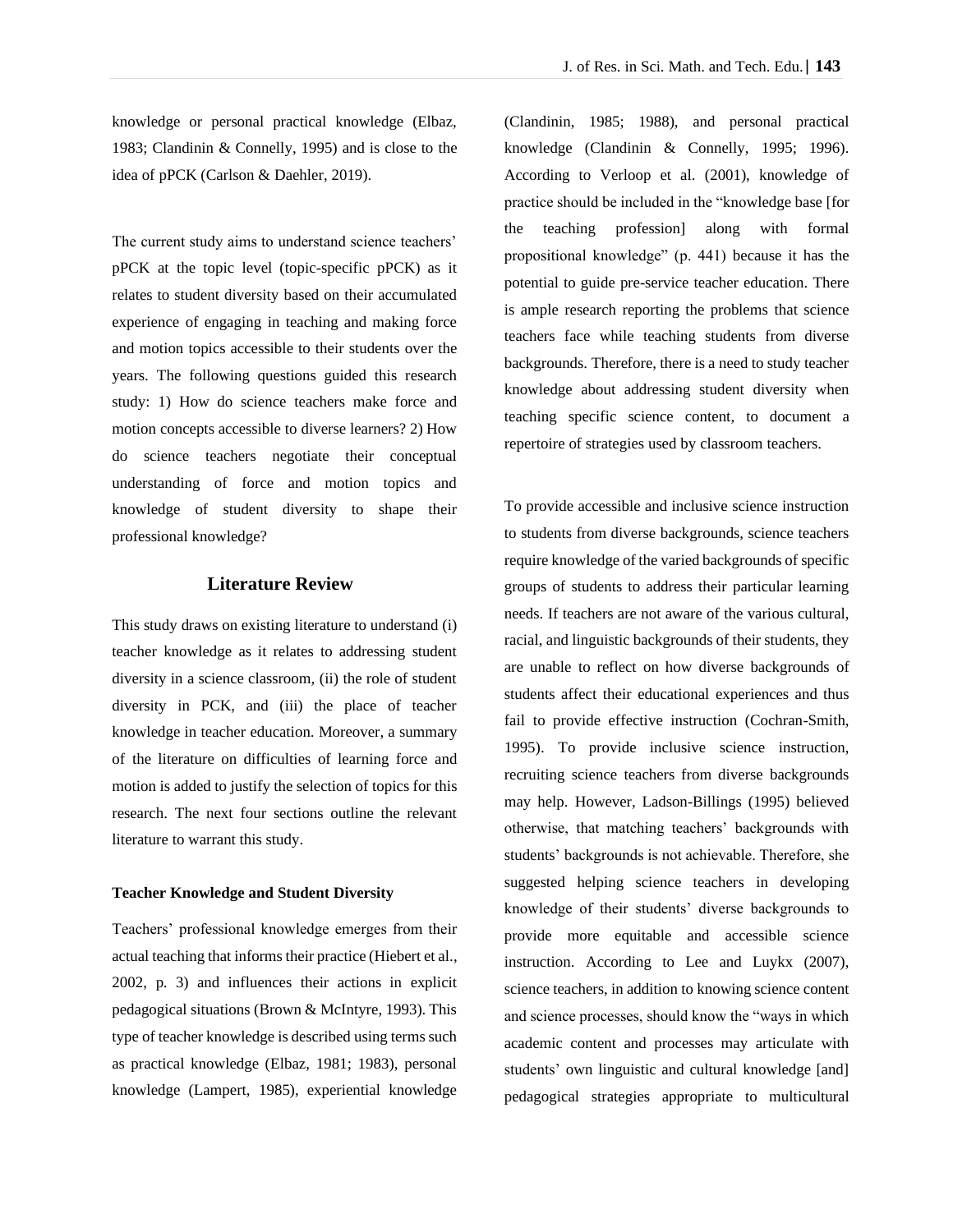settings" (p. 182). Moreover, understanding the impact of a curriculum that disregards students from certain backgrounds, thereby limiting their learning opportunities, is the key to effective teaching in multicultural classrooms.

Many strategies and models have been recommended to address student diversity in classrooms. These include multicultural education (Banks, 1993), culturally relevant pedagogy (Landson-Billings, 1994), and culturally responsive teaching (Gay, 2010; Garcia, 2005). Most of these strategies acknowledge the presence of multiple cultures within classrooms and schools, and aim at allowing crossing cultures on the part of students as well as teachers. To address student diversity in the science classroom, Loreman et al. (2015) recommended more personalized approaches to teaching and learning. Aikenhead (1996) asserted that cultural border-crossing is a precondition for learning science in a multicultural classroom, and suggested incorporating aspects of "other cultures" in science classrooms to make the topic accessible to all science learners. Shapiro (2015) invigorated the role that sociocultural perspectives play in a pedagogical situation where students engage in learning science when teachers "critically consider the personal, emotional, intellectual, cultural, social, and linguistic activities" (p. 366). According to her, to create inclusive science learning, teachers need to develop an understanding of the following: (a) students' differences regarding their experiences in learning science; and (b) creating supportive and interactive communities in science classrooms. She asserted that "to understand best the needs of diverse learners, teachers must build a deep understanding of the backgrounds and characteristics of all the children in their care" (Shapiro, 2015, p. 386).

#### **Student Diversity and PCK**

Subject matter knowledge (SMK) alone is insufficient for teachers to provide meaningful learning to diverse students in a science classroom. Howard and Aleman (2008) identified the need for "accurate command of the SMK in ways that can be communicated to diverse learners" (p. 161), which includes presenting the science content in multiple ways (Grossman, 1990; Shulman, 1986). Therefore, they implicitly recommended PCK as a prerequisite knowledge for addressing student diversity. Howard and Aleman (2008) identified the essential knowledge, skills, and dispositions of teachers for them to be able to teach in a diverse society. According to them, a science teacher needs to understand: (1) the subject matter and its required PCK; (2) knowledge of effective practices for teaching in diverse settings; and (3) the development of critical consciousness. Any effort to develop pre-service science teachers' capacity for diverse learners must include a continued discussion regarding PCK (Howard & Aleman, 2008).

Shulman's (1987) conceptions of PCK also implicitly included diversity as an important aspect. He defined PCK as "blending of content and pedagogy into an understanding for how particular topics, problems, or issues are organized, represented and adapted to the diverse interest and abilities of the learner, and presented for instruction" (p. 8). However, to date, diversity has not been considered a distinct component of PCK; rather, diversity is generally subsumed under the *knowledge of students* category and is usually limited to the understanding of student learning. Magnusson et al. (1999) interpreted 'knowledge of students' as the teachers' knowledge of their students' understanding of a given topic, including *knowledge of the requirement of learning* and *knowledge of areas of*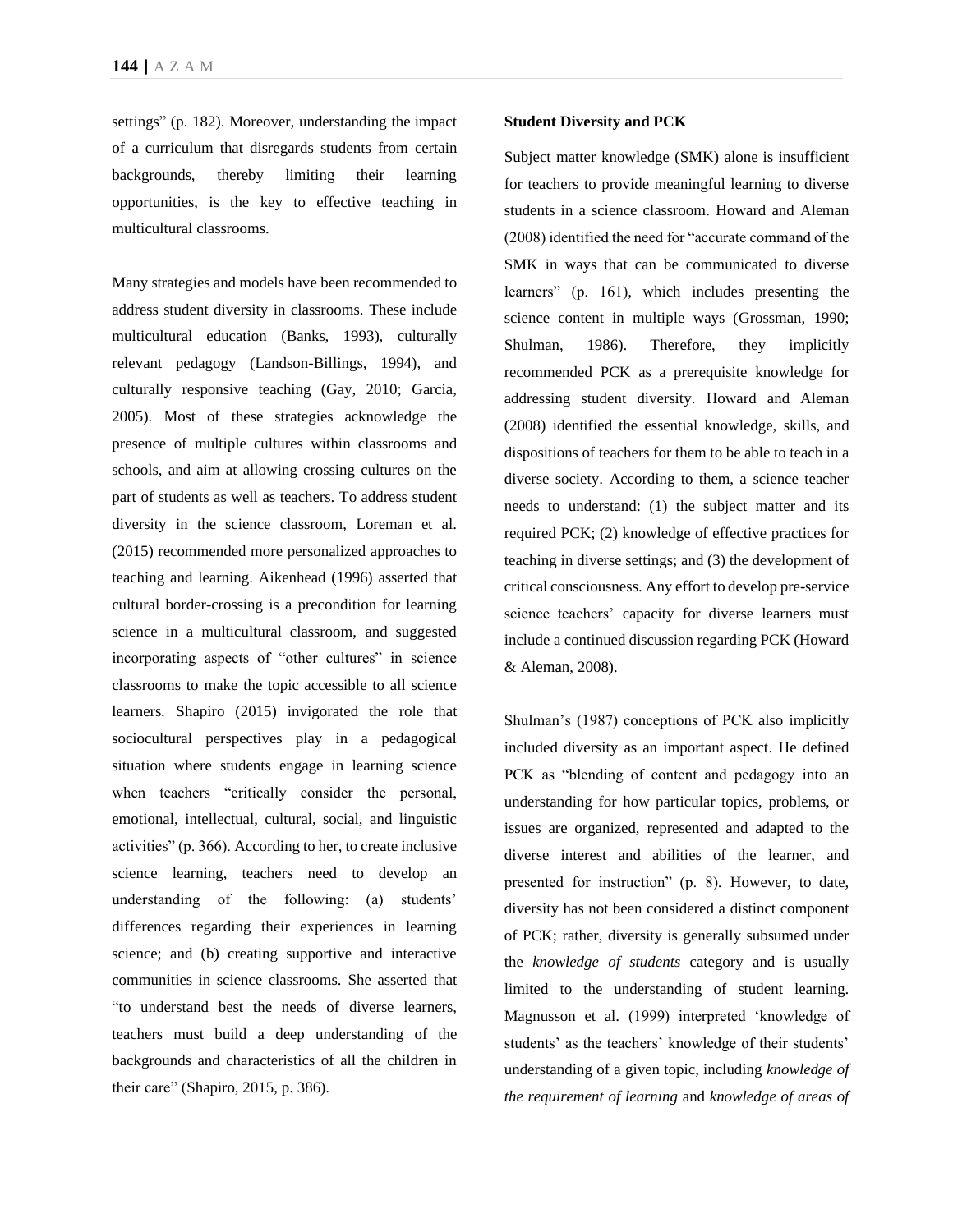*student difficulty*. The current focus on students' *understanding* of science misses many other aspects of student diversity that affect their learning. Kaljo (2014) introduced a new term "culturally relevant PCK" in the context of subject-specific pedagogies labs designed to prepare future teachers for urban schools to embrace student diversity present in these schools. These pedagogies labs were designed in Biochemistry, Environmental Sciences, Mathematics, and Political Science. There is a need to explore science teachers' professional knowledge further as it relates to student diversity, to advance our understanding of teachers' topic-specific PCK (TSPCK).

### **PCK and Force and Motion**

Topics related to force and motion are included in K-12 science curricula around the globe, and consider difficult to understand by pre-service science teachers due to their abstract nature (Azam, 2018). Secondary students, university students, and pre-service teachers (Gunstone & Watts, 1985) are reported to have alternative ideas about force and motion topics. Some of the alternative ideas held by science teachers are similar to the ones held by secondary school students. Some of these alternative ideas include: (i) a force is exerted by an agent in direct contact (Halloun & Hestenes, 1985), (ii) if there is no motion, then there is no force acting (Clement, 1982), (iii) force causes motion in the direction of the force, and (iv) a moving object has a force within it that keeps it going (diSessa, 1983). These alternative ideas may hinder student learning of these topics and make it challenging for teachers to teach these topics. Therefore, the literature on students' alternative ideas identified the need for science teachers to have a conceptual understanding of these ideas, and a repertoire of strategies to allow conceptual change for their students. The scarce

research on science teachers PCK related to force and motion also emphasized the need for a deeper understanding of force and motion, including student potential alternative ideas, and appropriate instructional strategies to teach these topics effectively (Alnozo & Kin, 2016; Loughran et al., 2004).

# **Theoretical Perspectives**

The current research underpins the theoretical construct pedagogical content knowledge (PCK) introduced by Shulman (1986) and three processes of PCK development identified by Marks (1990).

Shulman (1986, 1987) conceived the theoretical construct PCK at the intersection of content knowledge (CK) and pedagogical knowledge (PK). Many educational researchers in the area of science education (for example, Gess-Newsome, 1998; Grossman, 1989; Hashweh, 1987; Lee &Luft, 2008; Loughran et al., 2001; Magnusson et al., 1999; Mark, 1990; Park & Oliver, 2008; Tamir, 1988) expanded and illustrated this complex construct, which resulted in several PCK models. Despite declaring PCK, a topic-specific knowledge (Park & Oliver, 2008; Loughran et al., 2001, 2004; Kind, 2015; van Driel et al., 1998), PCK researchers had less focus on deliberating this characteristic in PCK models. The first PCK Summit brought some consensus to PCK conceptualization and introduced the idea of topic-specific professional knowledge (TSPCK) within which PCK exists (Gess Newsone, 2015), highlighting the topic-specific nature of PCK. The Refined Consensus model (RCM), further clarified PCK, by considering it as collective (cPCK), personal (pPCK) and enacted (ePCK) PCK (Carlson & Daehler, 2019).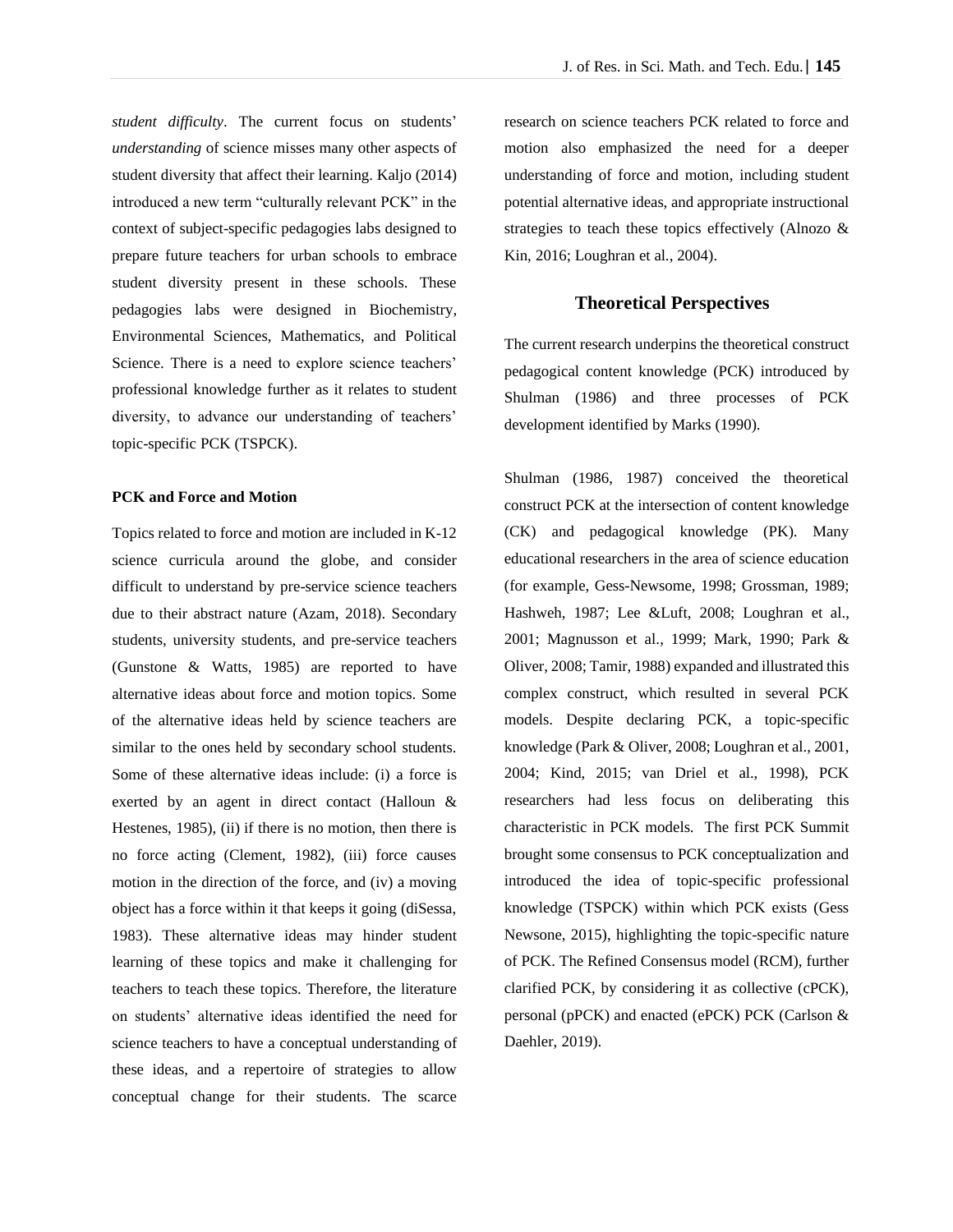Despite these collective debates on science PCK, researchers have focused on conceptualizing TSPCK by offering specific TSPCK models (Azam, 2015, Azam, 2019; Mavhunga, 2014) to capture the interactions of various knowledge bases. Inspired by Geddis and Woods (1997), Muvhunga (2014) conceptualized TSPCK as a transformation of SMK in a particular topic, and identified five components of TSPCK: (i) learners prior knowledge, (ii) curriculum saliency, (iii), what makes the topic easy or difficult to understand, (iv) representation into powerful examples, and (v) conceptual teachings strategies. Her visual model of TSPCK depicts the relationship between these five components (Mavhunga & Rollnick, 2011).

The literature on PCK shows that PCK is not always a result of the transformation of SMK. According to Marks (1990), a transition from SMK to PCK involves three processes: *Interpretation,* S*ynthesis, and Specification. Interpretation* is close to what Shulman (1987) called *transformation,* Ball (1988) called *representations, and* Veal and MaKinster (1999) named "translation." The process for transition from other knowledge categories to PCK is *synthesis* where subject matter knowledge and general PK or any other two or more knowledge components combine to become part of PCK. Mark (1990) also found that some aspects of PCK are derived from general PK, and he called this process as *specification,* which helps the transition of general PK into PCK through the process of specification. These foundational ideas presented by Shulman and colleagues can be considered to reveal aspects of science teachers' TSPCK.

The following sections provide an overview of these three PCK processes as conceived in science education research.

- 1. The processes of Interpretation or transformation of SMK into PCK became popular when Shulman's (1986, 1987) conception of PCK was unpacked by construing his definitions. For example, Geddis et al. (1993) considered PCK as the knowledge that assists in transforming SMK into forms that are accessible to students, and Carter (1990) viewed PCK as what teachers know about SMK and how they transform that knowing into curriculum events in their classrooms. Mavhunga (2014) used the idea of transformation to define TSPCK, and used conceptualization of PCK by Geddis et al. (1993) to inform their TSPCK model.
- 2. The process of synthesis, as conceived by Mark (1990), is most commonly called integration, and became popular when the concept of PCK started expanding and researchers introduced new teacher knowledge components (e,g., knowledge of curriculum, knowledge of instructional strategies, knowledge of goals, knowledge of student understanding, knowledge of assessment, knowledge of context, knowledge of media or teaching resources, knowledge of subject matter) as constituent parts of PCK, based on empirical research (Hashweh, 2005; Lee & Luft, 2008; Loughran et al., 2001; Park & Oliver, 2008) or personal experiences (Abell, 2007; Cochran et al., 1993; Magnusson et al., 1999, Gess-Newsome, 2015). At the center of this expanded view of PCK is *integration* (Loughran et al., 2006; Park & Oliver, 2012; Van Driel et al., 2002) or synthesis (Mark 1990; Hashweh, 2005).
	- 3. The process of specification helps the transition of general PK into PCK as a result of interaction with a particular content knowledge. This process has not received much attention from the science education researchers.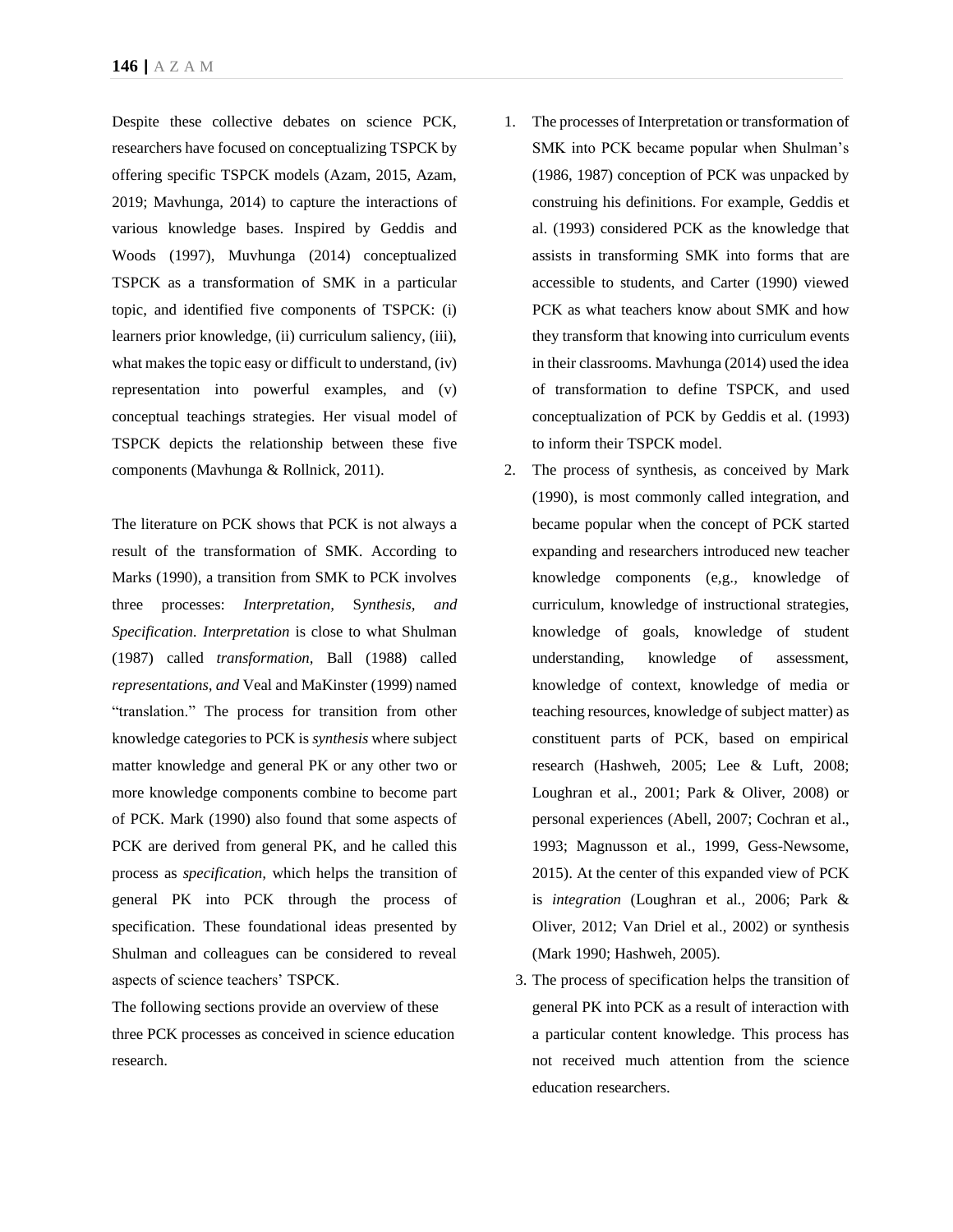Mark's (1990) distinctions pointed that the prevailing conception that TSPCK is derived only from SMK is not the only reality, but other possibilities need to be considered for any conceptualizations of TSPCK.

These three processes informed my understanding of TSPCK related to student diversity, and assisted in analyzing participant science teachers' experiences to reveal their pPCK of teaching force and motion topics as it relates to student diversity. Figures 1a, 1b, and Ic present my understanding of the processes of interpretation, specification, and synthesis of conceptual understanding of force and motion topics and knowledge of student diversity resulting in TSPCK. Figure 1a shows the processes of Interpretation where teachers transform their content knowledge understanding of force and motion (CK) to provide an appropriate learning experience to address student diversity (PK)―illustrated by an arrow from CK to PK―resulting into their TSPCK as it relates to student diversity. Figure 1b depicts the process of synthesis, where both CK and PK are integrated—illustrated by a double arrow―to result in their TSPCK related to student diversity. Similarly, Figure 1c shows the process of *specification,* where knowledge of student diversity (PK) is transformed in response to specific content knowledge understanding (CK)―represented by an arrow from PK to CK―resulting in their TSPCK related to student diversity.

I have focused only on two knowledge categories here for making these processes visible. However, I acknowledge that in pedagogical situations, many knowledge categories combine to become a part of teachers' PCK.

### Figure 1a

*pPCK Related to Student Diversity as Interpretation*



Figure 1b

*pPCK Related to Student Diversity as Synthesis*

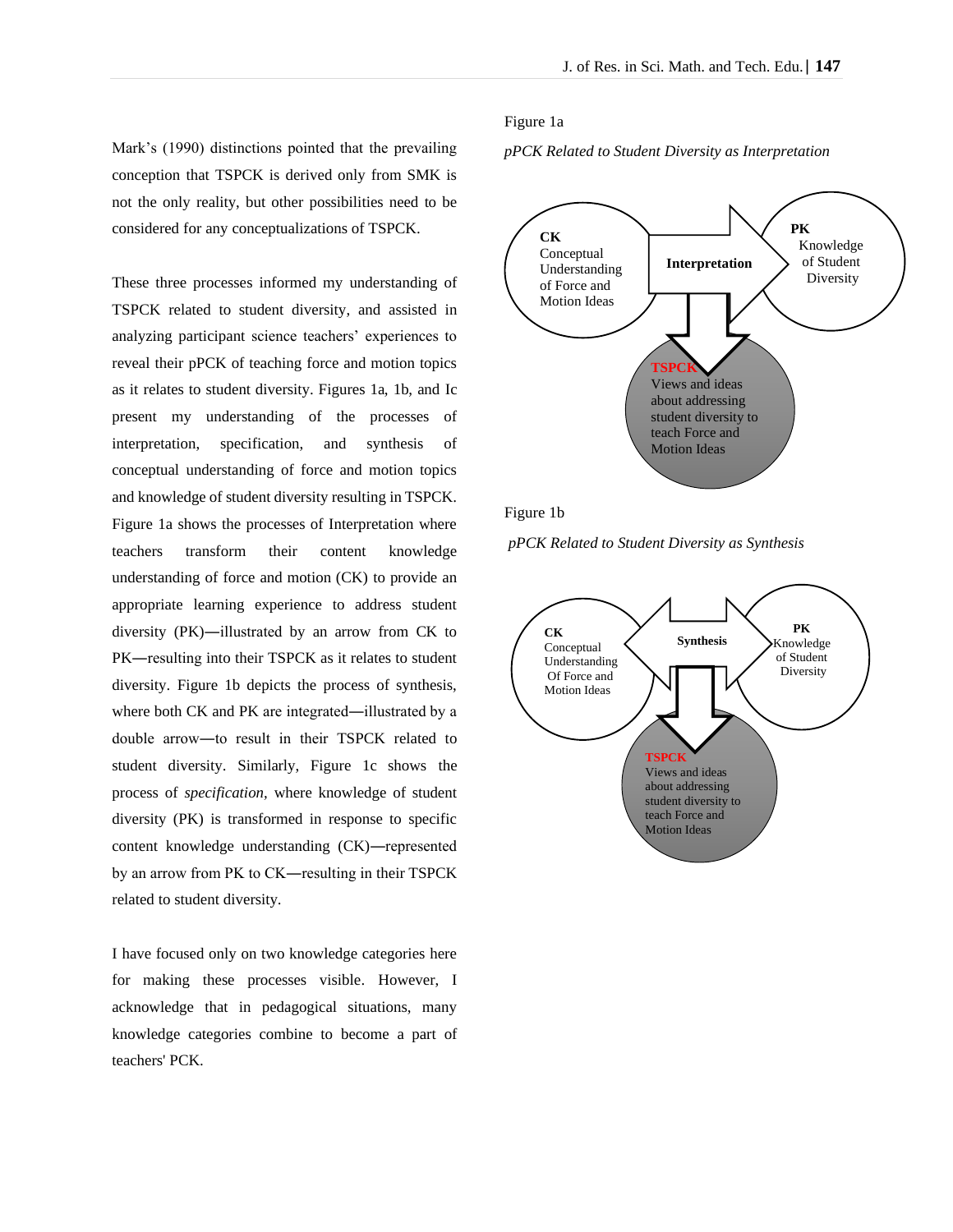### Figure 1c



*pPCK Related to Student Diversity as Specification* 

# **Methodology**

This research aimed to understand science teachers' pPCK at the topic level as it relates to student diversity in their classrooms, which was conducted as part of a large research project on studying science teachers PCK through their stories. According to Carlson and Daehler (2019), pPCK is a teachers' "personal knowledge and unique expertise [about teaching a science topic] resulting from the cumulative experiences" (p. 86). To study the accumulative experiences of teachers, Narrative Inquiry is recommended as an appropriate methodology ((Clandinin & Connelly, 2000) to study experience. Therefore, a narrative inquiry approach was adopted to study participant science teachers' accumulation of experience. Considering participant science teachers knower and sources of curriculum decisions regarding student diversity and making force and motion topics accessible to diverse learners in their classrooms, their experiences of teaching force and

motion topics were captured through their narratives. A particular focus was on examining the experiences of these teachers sourced in their day-to-day practice of including diverse learners while teaching a specific science topic over time. It was expected that narratives of these accumulated experiences would yield strategies that were effective in this regard, inform science teaching practice, and topic-specific pPCK as it relates to student diversity.

### **Participants**

Four science teachers, Kevin, Jason, Monica, and Dave (Pseudonyms) working in a western province of Canada, participated in this study. Initially, seven high school science teachers were contacted whom colleagues and the local school boards introduced, so these teachers were conveniently available and willing to share their stories of teaching fore and motion in detail. Also, the study purposefully focused on these four science teachers to maximize "variation in experience and descriptions using participants from contrasting milieus and background" (Hallberg, 2006, p. 143). The participant teachers worked in four schools from different communities with ethnically and linguistically diverse groups of students. Two of them (Kevin and Monica) taught in junior high schools (Grades 7-9) while the other two (Jason and Dave) taught in senior high schools (grades 10-12). Table 1 presents the participant teachers' qualifications and teaching experiences. None of the four teachers was prepared to teach specific science content to diverse students during their teacher preparation programs.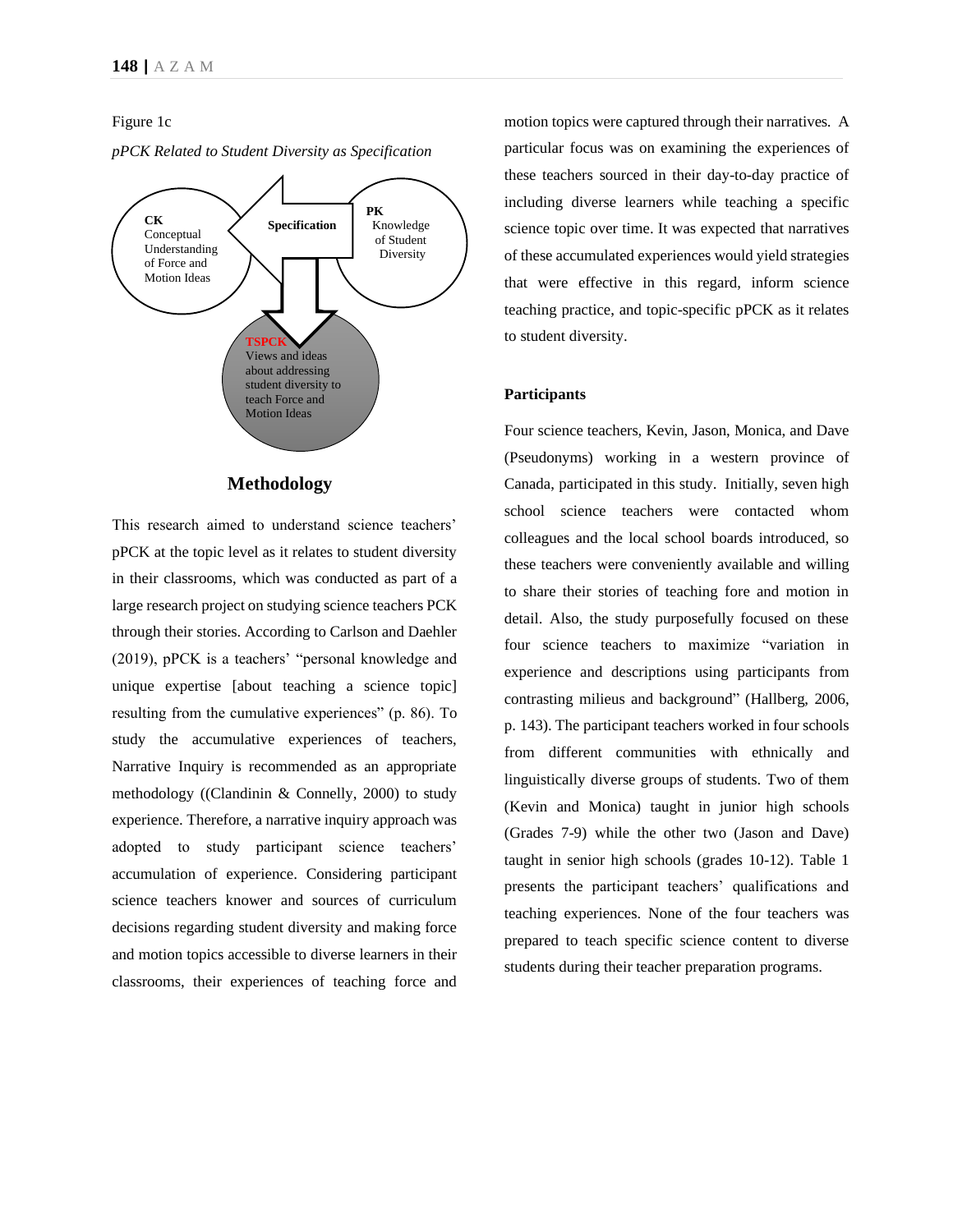| Name                     | Kevin             | Jason               | Monica            | Dave                |
|--------------------------|-------------------|---------------------|-------------------|---------------------|
| (Pseudonym)              |                   |                     |                   |                     |
| Gender                   | Male              | Male                | Female            | Male                |
| Education                | BSc, BEd          | BSc, Bed, PhD       | BSc, Bed, PhD     | BSc, BA, Bed        |
| Science Majors           | <b>Biology</b>    | Physics, Chemistry  | Maths/Biology     | Biology/Sociology   |
| <b>Teaching Subjects</b> | G. Science, Maths | G. Science, Physics | G. Science, Maths | G. Science, Biology |
| <b>Teaching Grades</b>   | 7, 8, 9           | 10, 11, 12          | 7, 8, 9           | 10, 11, 12          |
| <b>Teaching Years</b>    | 8 Years           | 2 Year              | 14 Years          | 15 Years            |

### *Background Information of Participant Teacher*

#### **Data Collection & Analysis**

Table 1

Narrative inquiry is rooted in "interrogating aspects of teaching and learning by storying experience" (Lyons & LaBoskey, 2002, p. 21). To investigate aspects of the participant teachers' teaching, narrative data were collected through interview conversations using a semistructured protocol. Each teacher was interviewed two to three times, while each interview lasted for 90 minutes to two hours. During these interviews, stories of their experience of conceptualizing and teaching force and motion topics to a diverse group of students in their science classes were invited. The example questions asked included: How does the range of students' backgrounds affect your teaching of the concept, force?, How do you help students from various language backgrounds in your class while teaching them about the concept of force? Do the various cultural backgrounds of students in your classroom affect your planning about how to teach the concept of force? How? The researcher also kept field notes to clarify information collected from the teachers. The interview conversations with teachers were audio-recorded and then transcribed to verbatim into written texts and used as sources of data.

A three-step process was used for the *analysis of data*. First, I used the *analysis of narrative* technique (Polkinghorne, 1995). To assist the analysis of narrative

process, I carefully reviewed the transcripts of the interview conversations to identify pedagogic episodes that are narrative fragments—small pieces of narrative data encompassing inclusive strategies used by the participant teachers about addressing student diversity and making force and motion topics accessible to all learners in their classrooms. I reviewed the transcript at least three times to ensure that all relevant narrative fragments were considered. I identified multiple pedagogic episodes for each participant teacher. These knowledge entities are considered topic-specific pedagogical constructions (TSPC), and a collection of these TSPCs embodies pPCK of teachers (Hashweh, 2005). Second, I used the *narrative analysis* technique (Polkinghorne, 1995), also called as narrative configuration, to weave these pedagogic episodes together into a coherent story for each participant teacher, representing examples of their pPCK related to student diversity. Third, I used Mark's (1990) three processes (interpretation, specification, and synthesis) described above, as an analytical framework, to examine which PCK process was involved in their stories of teaching force and motion topics and addressing student diversity (For details about adoption of Narrative Inquiry approach, and narrative analysis process see Azam (in press). Table 2 provides a summary of these pedagogic episodes as well as the PCK process involved in that episode. To achieve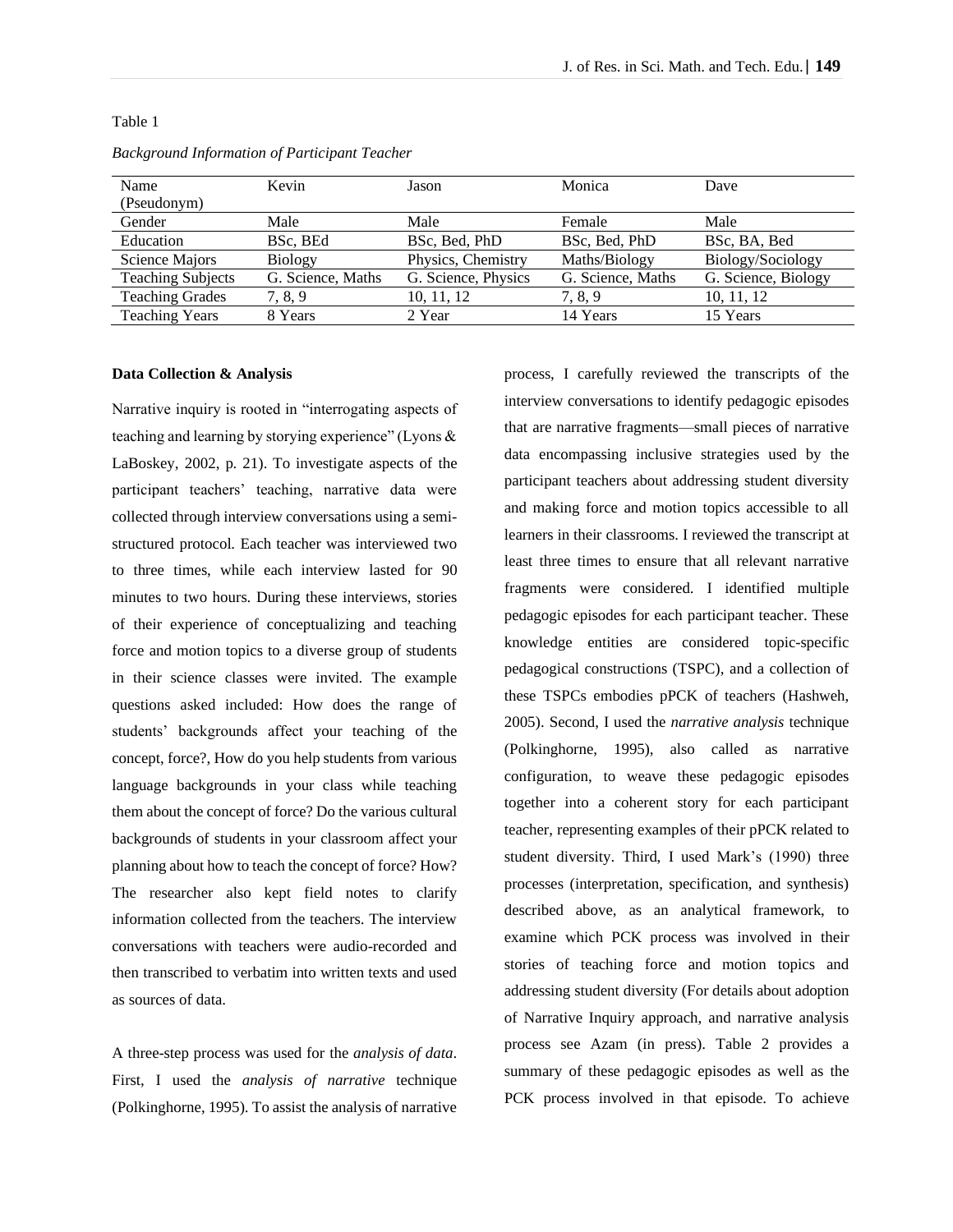trustworthiness, I used member checks, as suggested by Lincoln and Guba (1985). The intention was to confirm and authenticate participant teachers` voices presented in their narratives.

# **Findings**

In this section, first, I present a summary of the pedagogic episodes identified to present how participant science teachers made force and motion concepts accessible to diverse learners. These pedagogic episodes represent narrative fragments revealing aspects of participant science teachers' pPCK of force and motion topics as it relates to student diversity. Also, the processes (interpretation, specification, and synthesis) involved in each pedagogical episodes are identified (see Table 2). Then I provide detailed examples of three pedagogic episodes, as presented in participant teachers' narratives, to highlight each of the three processes in shaping their pPCK.

#### **Example of Topic-specific pPCK Related to**

### **Student Diversity as Specification**

The participant science teachers revealed that some aspects of their pPCK related to student diversity were derived from their general PK, through the process of *specification*. Here, I present some excerpts from Dave's story of teaching force and motion as examples of specification.

> Dave said that to address his students' different learning styles, "I try each day to

have something for my visual learners, my auditory learners, and my kinesthetic learners." To achieve this, he explained, "I always have hands-on activities [for kinesthetic learners] . . . Something I show to them [for the visual learners], and then I talk them through examples [for auditory learners]." Dave has developed this threedimensional framework and used this framework for his day to day science instructions.

Dave is using the term learning styles; however, the way he is using it is close to one of the universal design for learning (UDL) principles, which provides multiple means of representation to engage students in a science topic.

Dave further provided an example where he used the above three-dimensional framework to explain the concepts of distance and displacement, through the process of specification. He asked students to walk in a certain direction to draw a difference between distance and displacement (kinesthetic), drew both the pathways on the board (visual) to show the difference, and engaged students in a discussion using thoughtful questions to explain the concepts of distance and displacement (auditory).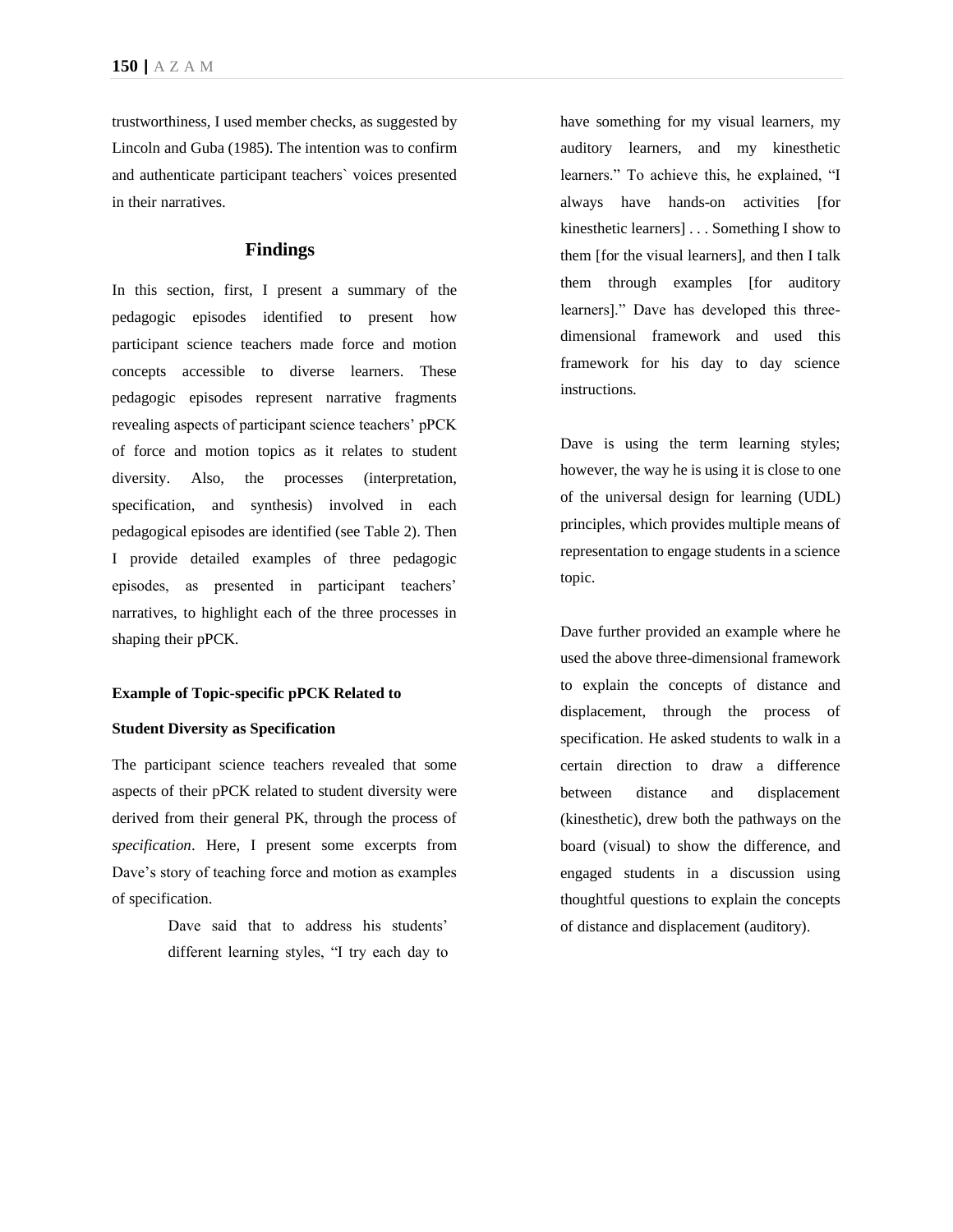# Table 2

| Specification<br>Student<br>Provided students with diverse learning experiences:<br>Dave<br>kinesthetic (walking in the classroom to draw a difference<br>background/<br>between distance and displacement), visual (draw both on the<br>Learning<br>board), and auditory (discussion through questions)<br>styles<br>Specification<br>Used a variety of ways to teach a topic to engage the auditory<br>Monica<br>and visual learning styles of students. These ways include:<br>Writing information on the board (force is push or pull).<br>Describe an example so that they can listen to that information<br>(making students push or pull objects and ask questions).<br>Showing them a diagram/picture (pushing a door or pulling a<br>door)<br>Check the level of students' understanding (about force)<br>Jason<br>before teaching them about Newton's third law.<br>Synthesis<br>Helped students understand the meanings of science words<br>Jason<br>Language<br>Background<br>that are critical to describe force and motion ideas.<br>ynthesis<br>Monica<br>ynthesis<br>Specification<br>Helped then build word bank about force and motion contest.<br>Dave<br>Provided students different opportunities to learn the material<br>Monica<br>(represent the concept of force in multiple ways) to include all<br>pecification<br>the learners in a science class, whether they are coded, ESL,<br>or gifted.<br>Used kinesthetic activities to make ESL students move and<br>Specification<br>Dave<br>think, instead of talking.<br>Used graphs purposely for teaching motion concepts, such as<br>Dave<br>speed, velocity, and acceleration in order to help ESL<br>ynthesis<br>students' learning.<br>Cultural/ethnic<br>Helped student who have problems with understanding a<br>Synthesis<br>Jason<br>background<br>problem for the reason that a local cultural image is used. For<br>example, a force and motion problem where an example of<br>Evil Knievel crossing the buses have been used.<br>Specification<br>Used examples of scientists from many different cultures who<br>Monica<br>have made significant contributions in the areas of science<br>(force and motion).<br>Providing students opportunities to explore bridges from other | Student<br>Diversity | Pedagogic Episodes                                         | Teacher | <b>PCK Process</b> |
|-----------------------------------------------------------------------------------------------------------------------------------------------------------------------------------------------------------------------------------------------------------------------------------------------------------------------------------------------------------------------------------------------------------------------------------------------------------------------------------------------------------------------------------------------------------------------------------------------------------------------------------------------------------------------------------------------------------------------------------------------------------------------------------------------------------------------------------------------------------------------------------------------------------------------------------------------------------------------------------------------------------------------------------------------------------------------------------------------------------------------------------------------------------------------------------------------------------------------------------------------------------------------------------------------------------------------------------------------------------------------------------------------------------------------------------------------------------------------------------------------------------------------------------------------------------------------------------------------------------------------------------------------------------------------------------------------------------------------------------------------------------------------------------------------------------------------------------------------------------------------------------------------------------------------------------------------------------------------------------------------------------------------------------------------------------------------------------------------------------------------------------------------------------------------------------------------------------------------------------------------------------------------|----------------------|------------------------------------------------------------|---------|--------------------|
|                                                                                                                                                                                                                                                                                                                                                                                                                                                                                                                                                                                                                                                                                                                                                                                                                                                                                                                                                                                                                                                                                                                                                                                                                                                                                                                                                                                                                                                                                                                                                                                                                                                                                                                                                                                                                                                                                                                                                                                                                                                                                                                                                                                                                                                                       |                      |                                                            |         |                    |
|                                                                                                                                                                                                                                                                                                                                                                                                                                                                                                                                                                                                                                                                                                                                                                                                                                                                                                                                                                                                                                                                                                                                                                                                                                                                                                                                                                                                                                                                                                                                                                                                                                                                                                                                                                                                                                                                                                                                                                                                                                                                                                                                                                                                                                                                       |                      |                                                            |         |                    |
|                                                                                                                                                                                                                                                                                                                                                                                                                                                                                                                                                                                                                                                                                                                                                                                                                                                                                                                                                                                                                                                                                                                                                                                                                                                                                                                                                                                                                                                                                                                                                                                                                                                                                                                                                                                                                                                                                                                                                                                                                                                                                                                                                                                                                                                                       |                      |                                                            |         | Specification/     |
|                                                                                                                                                                                                                                                                                                                                                                                                                                                                                                                                                                                                                                                                                                                                                                                                                                                                                                                                                                                                                                                                                                                                                                                                                                                                                                                                                                                                                                                                                                                                                                                                                                                                                                                                                                                                                                                                                                                                                                                                                                                                                                                                                                                                                                                                       |                      |                                                            |         | Interpretation/S   |
|                                                                                                                                                                                                                                                                                                                                                                                                                                                                                                                                                                                                                                                                                                                                                                                                                                                                                                                                                                                                                                                                                                                                                                                                                                                                                                                                                                                                                                                                                                                                                                                                                                                                                                                                                                                                                                                                                                                                                                                                                                                                                                                                                                                                                                                                       |                      |                                                            |         | Interpretation/S   |
|                                                                                                                                                                                                                                                                                                                                                                                                                                                                                                                                                                                                                                                                                                                                                                                                                                                                                                                                                                                                                                                                                                                                                                                                                                                                                                                                                                                                                                                                                                                                                                                                                                                                                                                                                                                                                                                                                                                                                                                                                                                                                                                                                                                                                                                                       |                      |                                                            |         | Interpretation/S   |
|                                                                                                                                                                                                                                                                                                                                                                                                                                                                                                                                                                                                                                                                                                                                                                                                                                                                                                                                                                                                                                                                                                                                                                                                                                                                                                                                                                                                                                                                                                                                                                                                                                                                                                                                                                                                                                                                                                                                                                                                                                                                                                                                                                                                                                                                       |                      |                                                            |         |                    |
|                                                                                                                                                                                                                                                                                                                                                                                                                                                                                                                                                                                                                                                                                                                                                                                                                                                                                                                                                                                                                                                                                                                                                                                                                                                                                                                                                                                                                                                                                                                                                                                                                                                                                                                                                                                                                                                                                                                                                                                                                                                                                                                                                                                                                                                                       |                      |                                                            |         | Interpretation/S   |
|                                                                                                                                                                                                                                                                                                                                                                                                                                                                                                                                                                                                                                                                                                                                                                                                                                                                                                                                                                                                                                                                                                                                                                                                                                                                                                                                                                                                                                                                                                                                                                                                                                                                                                                                                                                                                                                                                                                                                                                                                                                                                                                                                                                                                                                                       |                      |                                                            |         |                    |
|                                                                                                                                                                                                                                                                                                                                                                                                                                                                                                                                                                                                                                                                                                                                                                                                                                                                                                                                                                                                                                                                                                                                                                                                                                                                                                                                                                                                                                                                                                                                                                                                                                                                                                                                                                                                                                                                                                                                                                                                                                                                                                                                                                                                                                                                       |                      |                                                            |         |                    |
| relevant for ethnically and culturally diverse learners.                                                                                                                                                                                                                                                                                                                                                                                                                                                                                                                                                                                                                                                                                                                                                                                                                                                                                                                                                                                                                                                                                                                                                                                                                                                                                                                                                                                                                                                                                                                                                                                                                                                                                                                                                                                                                                                                                                                                                                                                                                                                                                                                                                                                              |                      | countries to make an understanding of force and structures |         | Interpretation     |
| Used example of students walking different directions and<br>Indigenous<br>Dave<br>Students<br>figuring out the difference between distance and displacement<br>through this activity                                                                                                                                                                                                                                                                                                                                                                                                                                                                                                                                                                                                                                                                                                                                                                                                                                                                                                                                                                                                                                                                                                                                                                                                                                                                                                                                                                                                                                                                                                                                                                                                                                                                                                                                                                                                                                                                                                                                                                                                                                                                                 |                      |                                                            |         | Interpretation     |
| Specification<br>Used relevant examples of machinery in a rural setting for<br>Kevin<br>Diverse<br>teaching about simple machines to students with a rural<br>experiences or<br>Socio-<br>background.<br>economic<br>Considering examples such as driving cars, and sitting in a                                                                                                                                                                                                                                                                                                                                                                                                                                                                                                                                                                                                                                                                                                                                                                                                                                                                                                                                                                                                                                                                                                                                                                                                                                                                                                                                                                                                                                                                                                                                                                                                                                                                                                                                                                                                                                                                                                                                                                                      |                      |                                                            |         |                    |
| status<br>place according to the socio-economic status of students.<br>Specification<br>Helped a hearing-impaired student to learn about force and<br>Physical<br>Jason<br>motion topics through the use of hearing aids.<br>Disabilities                                                                                                                                                                                                                                                                                                                                                                                                                                                                                                                                                                                                                                                                                                                                                                                                                                                                                                                                                                                                                                                                                                                                                                                                                                                                                                                                                                                                                                                                                                                                                                                                                                                                                                                                                                                                                                                                                                                                                                                                                             |                      |                                                            |         |                    |

*Summary of Pedagogic Episodes Representing TSPCK and the Processes Involved*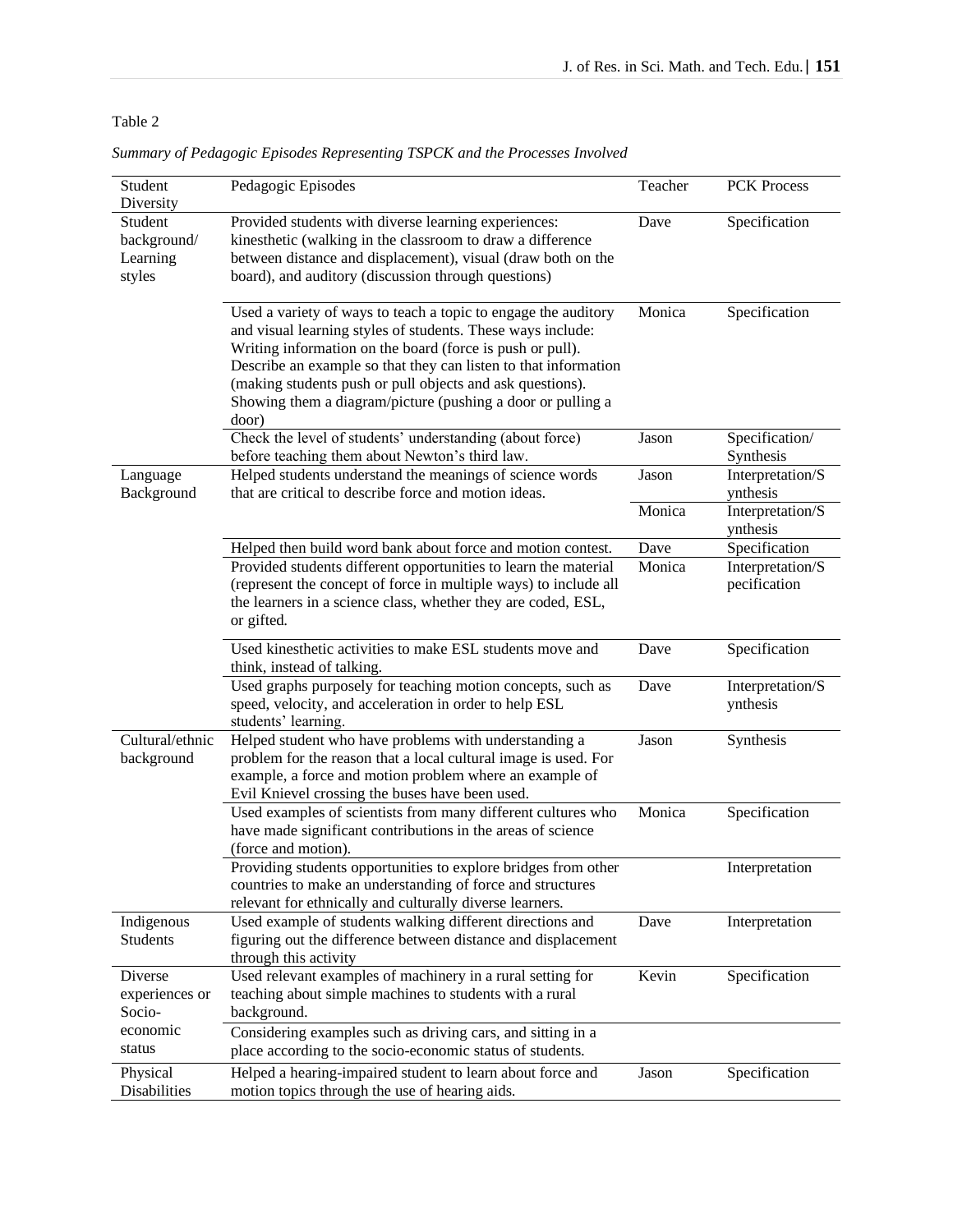Dave explained one such activity that he uses to teach about distance and displacement, two important concepts in Kinematics. He asks "two students to stand up . . . [and] walk around the class. [He] gives them different directions, for example, 'you walk five meters' . . . [and] 'you walk two and a half meters east and two and a half north', and tell me the difference." He further explained that the other students in his class "watch these [two] students walk around the classroom" and contribute to the discussion. According to Dave, "Then we as a class explore the difference between distance and displacement." Through this activity, his intention was to help students explore the difference between distance and displacement. Therefore, he drew the pathways on board and asked questions to draw students' attention to the total distance covered  $(2.5 \text{ m} +2.5 \text{ m})$  and the shortest distance covered from Point A to B.

The above excerpts from Dave's story present an aspect of Dave's general PK (three-dimensional framework), which he used to stipulate his teaching of force and motion topics (CK) through the process of specification.

#### **Example of Topic-specific pPCK Related to**

### **Student Diversity as Interpretation**

The participant science teachers' stories exposed that some aspects of their pPCK related to students' diversity were derived from their SMK, through the process of interpretation or transformation. Here we present some excerpts from Monica's story of teaching force and motion, as examples of interpretation.

During fourteen years of teaching science at the junior high school level, Monica appears to change from a traditional science teacher to an inquiry orientated teacher. Monica shared her insecurities about teaching force and the whole unit on structures and forces, during the early days of her teaching career. Monica highlighted the need to understand the science content knowledge involved before teaching it to the students. Based on her continuous effort to clarify the conceptual understanding involved in the teaching force, particularly in the context of structures, Monica described her thinking in the following excerpt from her narrative.

Monica used the standard definition of force, that force is a push or pull, when she described her understanding, noting that "when you [are] pushing something or pulling something, that is a force." . . . . Monica thinks that a student understands the concept force only if they know what a force does and are able "to show" this. By this, she means that her students should be able to demonstrate a force, wherein she expects her students to "actually . . . physically use a desk or move something . . . [and say that they are] . . . pulling it or . . . pushing it." She also wants them to understand that "Newton is the unit for [measuring] force."

According to Monica, in addition to the idea that force is a push or pull, "you [can also] look at how force can impact objects." And based on this impact, we can differentiate the different types of forces. She suggested that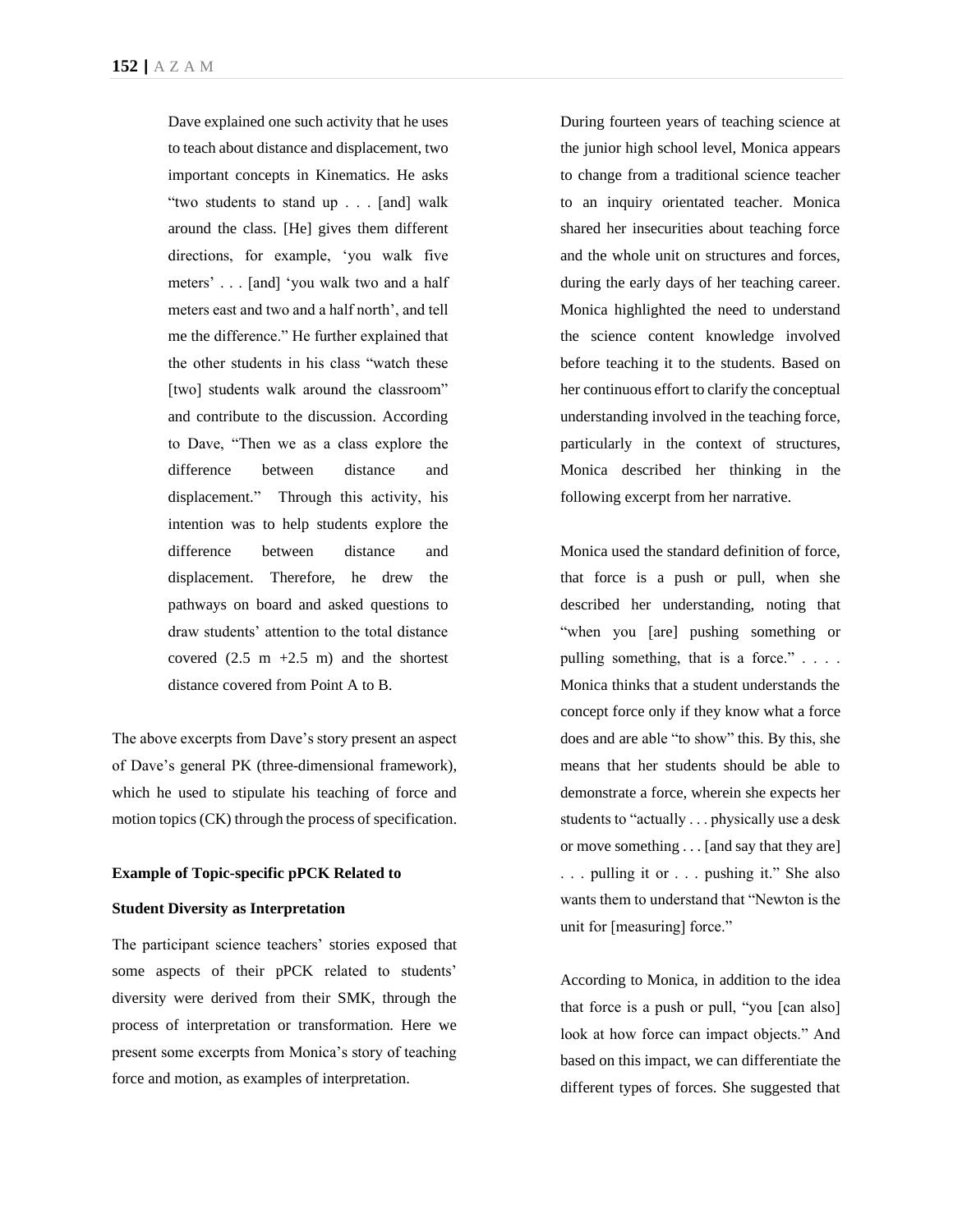"force is a very general term . . . [and] you have to be specific. . . . So, you [should] use words like compression, compressive strength, bending force, or tension." Monica noted that there are four types of forces, which include, (i) compression force, (ii) torsion force, (iii) tension forces, and (iv) sheer force. . . . . In the context of the Structures and Forces unit, Monica wants her grade seven students to understand why structures fail, and what role forces play in strengthening or weakening a structure. She further explains that when creating structures, compression, tension and torsion are internal forces but that there are external forces as well, which may be responsible for a structural failure.

Monica has been teaching grade seven unit on forces and structures for many years. One of the activities that she uses to explain the impact of forces on different types of structures involves building structures and testing their strength:

> We talk about internal forces, ... external forces, . . . metal fatigue, [and] . . . why structures fail. . . . [Students] will come up with ideas . . . when they are designing and testing [their structures] . . . [that they] need more support here . . . [and they] need to have a base there . . . [and they also] need to know why did [their] structure fail?

Monica said that her students "have opportunities . . . within the parameters to rebuild [their structures] so that they can apply their knowledge of internal and external forces. She elaborated that her students "come up [with] some amazing ideas . . . [about] where the deficiency is, and how to make it improved . . . by raising [a part of the structure], by supporting [a certain part of the structure], [or by knowing] . . . how much it weighs . . . , what is the load, and how much it is supposed to carry?"

Monica also claimed that she embraces a curriculum that recognizes, promotes, and enhances diversity in the science classroom. She shared an activity where she organizes curriculum to help her students become aware of the people and scientists from many different cultures who have made significant contributions in the areas of science. To include students from various cultural and ethnic backgrounds, Monica tries to "incorporate . . . different types of structures . . . globally." She said, "I push them to . . . research something in Dubai and go and research something in Turkey, or [something] in Asia, or [something] in China." By using this approach, Monica stated that she encouraged them to explore structures from their home countries. She wanted her students "to recognize that these famous buildings are not just in Europe and Western society, but famous structures are all over the world, going back to 1000 BC," and even in their home countries.

After clarifying and expanding her understanding of forces (CK), Monica learned about student diversity and inclusive education in her graduate studies. As a result,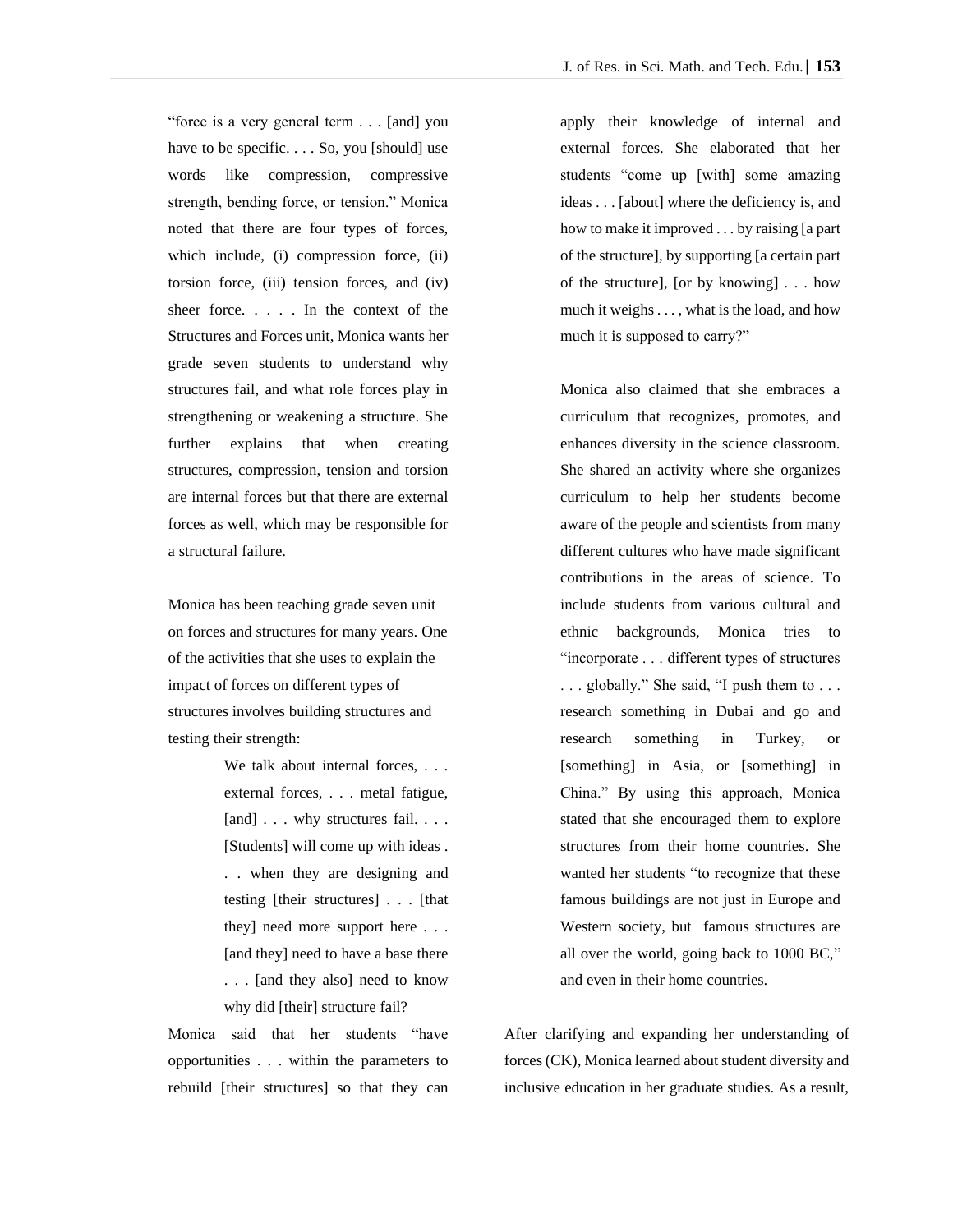she embraced multicultural science education (a form of her PK) in her classroom, which influenced her teaching about forces and structures. Based on her new understanding of student diversity and multicultural education, she interpreted her content knowledge of forces and structures by introducing popular structures from around the around the world to help include her diverse group of students who have come to Canada from different counties.

### **Example of Topic-specific pPCK Related to**

#### **Student Diversity as Synthesis**

The participant science teachers' narrative revealed that some aspects of their pSPCK related to student diversity are results of a combination of their SMK, PK and/or other forms of teacher knowledge, through the process of synthesis. Here we present some examples of synthesis, as presented in Jason's story of teaching force and motion topics. Jason has been teaching in a school where many of his students are ESL learners. He did not receive any special training on teaching ESL learners. However, he has developed his personal practical knowledge about issues and problems these ESL learners face in understanding physics. The following excerpts from his narrative present his understanding of helping ESL students solve physics numerical problems.

> Jason identified a problem that his English as Second Language (ESL) students usually face problems involving their inability to understand the cultural images used in numerical problems related to force and motion ideas. He pointed out that many of his students with diverse cultural backgrounds fail to understand these local non-inclusive cultural images, and as a result, fail to break

apart the problem, which is critical to solving it. Jason considered those who write such problems in physics and other sciences are partly responsible since they include only specific or local cultural images. This excludes many students and poses a serious problem for them when they try to solve these problems. Jason showed his concern that in an effort to make physics problems interesting by presenting novel scenarios; some test writers ignore the recipient. In his estimation, this is unfair to certain students.

Jason also described his deep understanding of physics problems and how physicists solve these problems. He has created specific strategies to help students decode the problem like a physicist. For example, (i) evaluating a force against three-stepcriterion, (ii) identifying force in different situations, and (iii) solving force related problems using a four-step process.

Realizing that at a certain point, the push or pull criterion is not sufficient to identify and define forces, Jason developed the set of three criteria (force is a vector; force needs to act on something; every force needs to be applied by something). He introduces these criteria at the beginning of the unit, and then uses throughout the unit, whenever students need to clarify the concept of force. He provides his students free body diagram problems, and asks them to "itemize forces" on a given body in a given situation. Itemizing forces includes making a list of forces acting on the body and then identifying the type of force. After the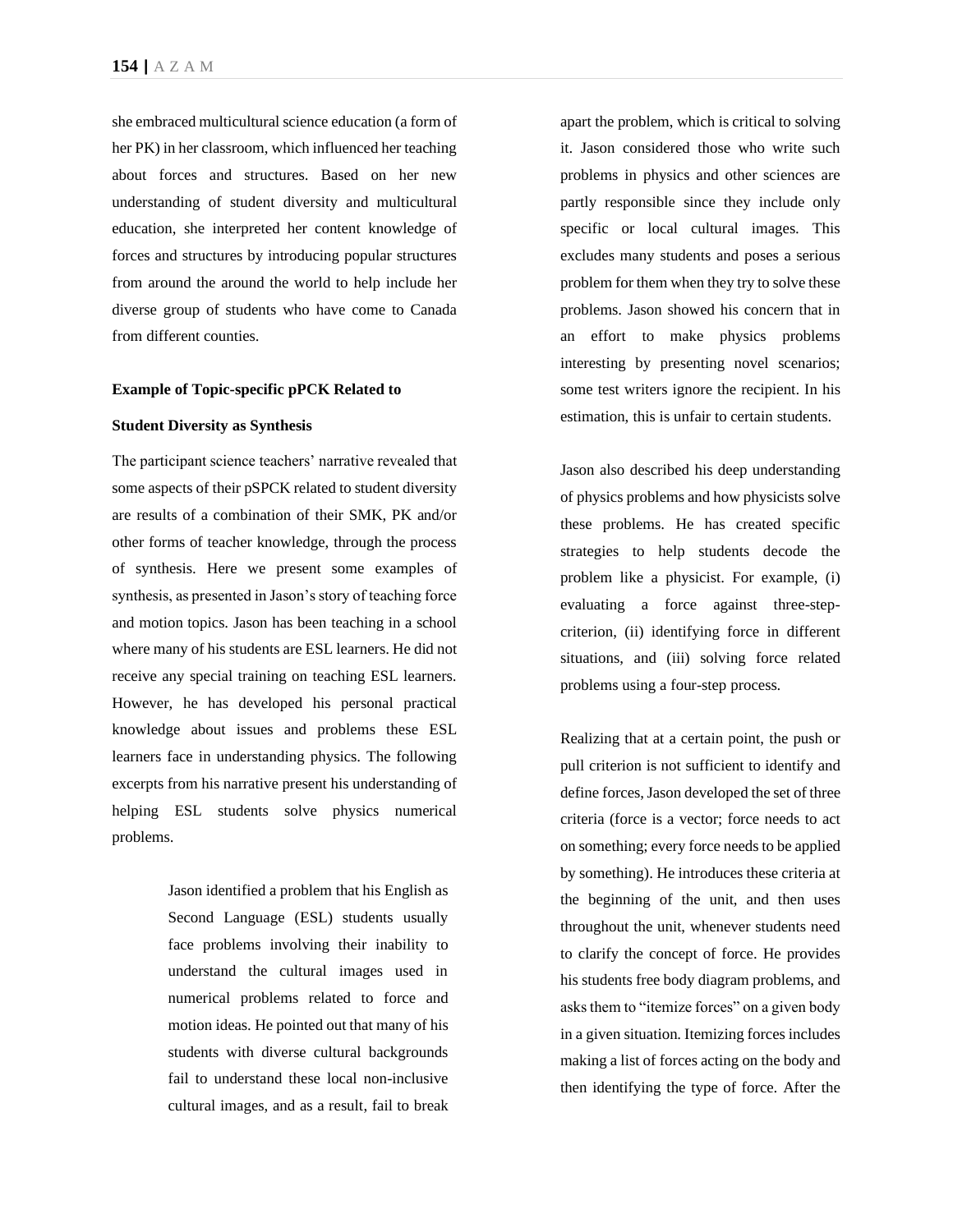students have listed and named these forces, he initiates a discussion by picking one of the forces from a student's list and asking them to justify their answer. He expects his students to justify their answers using the three-step criteria discussed above to evaluate a force.

Jason stated that he has designed, and uses "a four-step process," which he runs through to solve any force-related numerical problems systematically. It is as follows: (i) draw a free body diagram, (ii) choose a coordinate system, (iii) develop a table of components, and (iv) solve the problem using Newton's laws of motion. Jason explained that he devised this process to help his students overcome their mistakes: "choosing their forces wrong, doing components incorrectly, or omitting a force entirely." He communicated that he thinks this process also helps ESL students to be methodical, creative and imaginative before starting the actual mechanics of the numerical problems.

Here is an example of a specific problem that Jason called a culturally-specific physics problem to explain how he synthesized his knowledge of physics problem solving and his understanding of problems that ESL students will face for solving this problem, presenting his pPCK related to students diversity. Jason gave an example of one of these culturally-specific physics problems: "When Evel Knievel is looking to launch himself over [. . .] five school buses, if he needs to clear the buses, [and the distance

between] each bus is 3 to 4 meters, to stop, how fast is he going to have to go as he leaves the ramp?" According to him, if students do not know who Evel Knievel is—that he rides motorcycles in huge, spectacular stunts—it is likely that they will not be able to understand the problem and solve it, which is unfair to those students.

Jason called this a "decoding problem" and described this as a process "from [the] problem that is written on the page to actually. . . deal[ing] with it as a physics problem." Jason indicated that knowing this process of "break[ing] this problem apart . . . [the way a] physicist [would] do it, is what makes you a physicist or mathematician, or chemist."

Jason, being a caring teacher, helps his students in any such situation, by using his specially designed procedures to solve physics problems, and encouraging his ESL students to ask if they do not understand any word in a given problem. He emphasized how he helps his students in such a situation, saying I make sure my students know that I, no matter what the circumstances are, no matter whether it is a test or whatever, I will stay with them as long as it takes for them to understand [and] for us to agree on what the problem means. Because until they understand what the problem means, they cannot solve it.

### **Discussions**

The science teachers' narratives revealed the diverse backgrounds of students present in their science classrooms and how these backgrounds impacted both students' learning and teachers' teaching. These narratives also reveal science teachers' topic-specific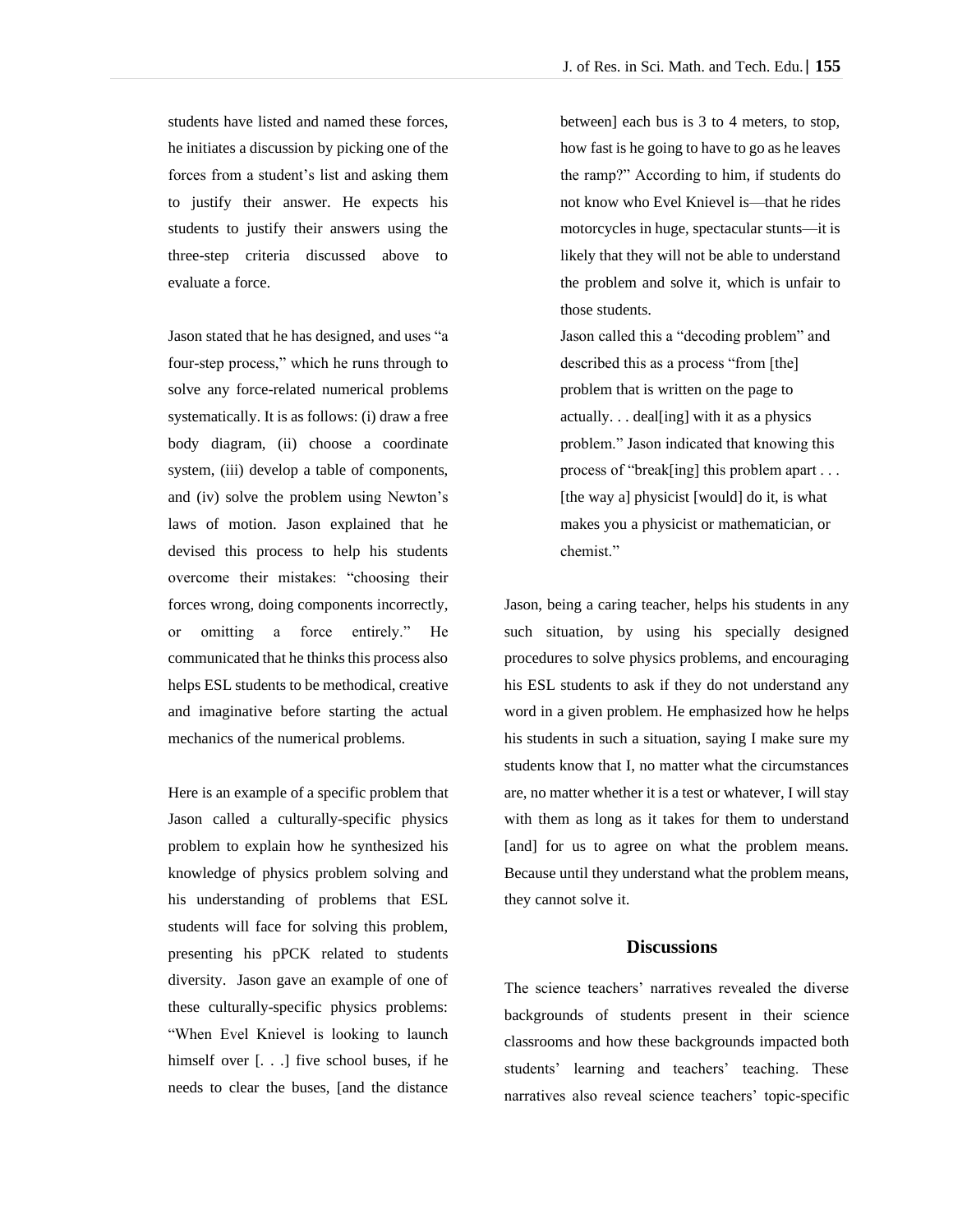pPCK related to student diversity, an aspect of their topic-specific professional knowledge developed on the job as a result of exposure to student diversity in their classroom and experience of teaching diverse student populations force and motion ideas. As described above, these teachers did not have any formal training to address student diversity while teaching science, so, in this case, the presence of student diversity brought opportunities for learning for participant teachers and helped them develop diverse teaching strategies to engage all students (Saravia-Shore (2008).

After comparing the experiences of four science teachers, it was evident that the teachers who were exposed to student diversity in their science classroom inclined to develop their knowledge of student diversity. Kevin had fewer experiences of dealing with student diversity in his classroom as compared to Jason, Monica, and Dave. Later three had been teaching in schools where student populations are new or settled immigrants, who come from diverse ethnic, cultural, religious, linguistic, and economic backgrounds. Dave further had the opportunity to participate in discussions and workshops on inclusive science education, which provided him exposure to the diverse students' learning needs and ways to help them learn science. These observations showed an agreement to the existing literature that asserts that presence of diverse student group in classrooms provide opportunities for learning (Saravia-Shore, 2008), and in this case, diverse student groups acted as living learning resources for these science teachers. These resources provided learning opportunities for participant science teachers to think and plan their curriculum related to force and motion ideas to make science learning around these topics accessible for all learners in their classroom, hence developing their professional knowledge for teaching

force and motion to diverse students. This also explained why Kevin did not describe many strategies to teach force and motion topics to diverse students, and had less developed pPCK related to student diversity as compared to other three science teachers.

According to Saravia-Shore (2008), growing diversity in today's classrooms "encourages the development and use of diverse teaching strategies designed to respond to teach students as individuals" (p. 44). Monica, Dave, and Jason had the responsibility to teach science to new immigrants, who are still learning English as a second language. They reported both general as well as contentspecific strategies to teach force and motion to ESL learners. The topic-specific strategies and inclusive practices of these teachers show how they adapted their content knowledge to help diverse students learn it, which represents their pPCK. Each science teachers' pPCK related to student diversity was idiosyncratic and emerged as a result of their unique experiences regarding student populations in their classrooms, which in turn also depended on the geographical location of the schools where they were appointed. Jason, Dave, and Monica had been working in schools that are located in predominantly new immigrant's areas, and hence, these schools have a high intake of new immigrant students. That is the reason all three of them had long or short experiences of dealing with students from various ethnic, cultural, and linguistic backgrounds. Kevin had been teaching in a rural area school for the last many years, and usually, new immigrants do not settle down in that area. He probably had never experienced dealing with a student from diverse linguistic and ethnic backgrounds. That may be a reason for not being able to share any strategy to include students from these backgrounds. However, Kevin was able to discuss some strategies and examples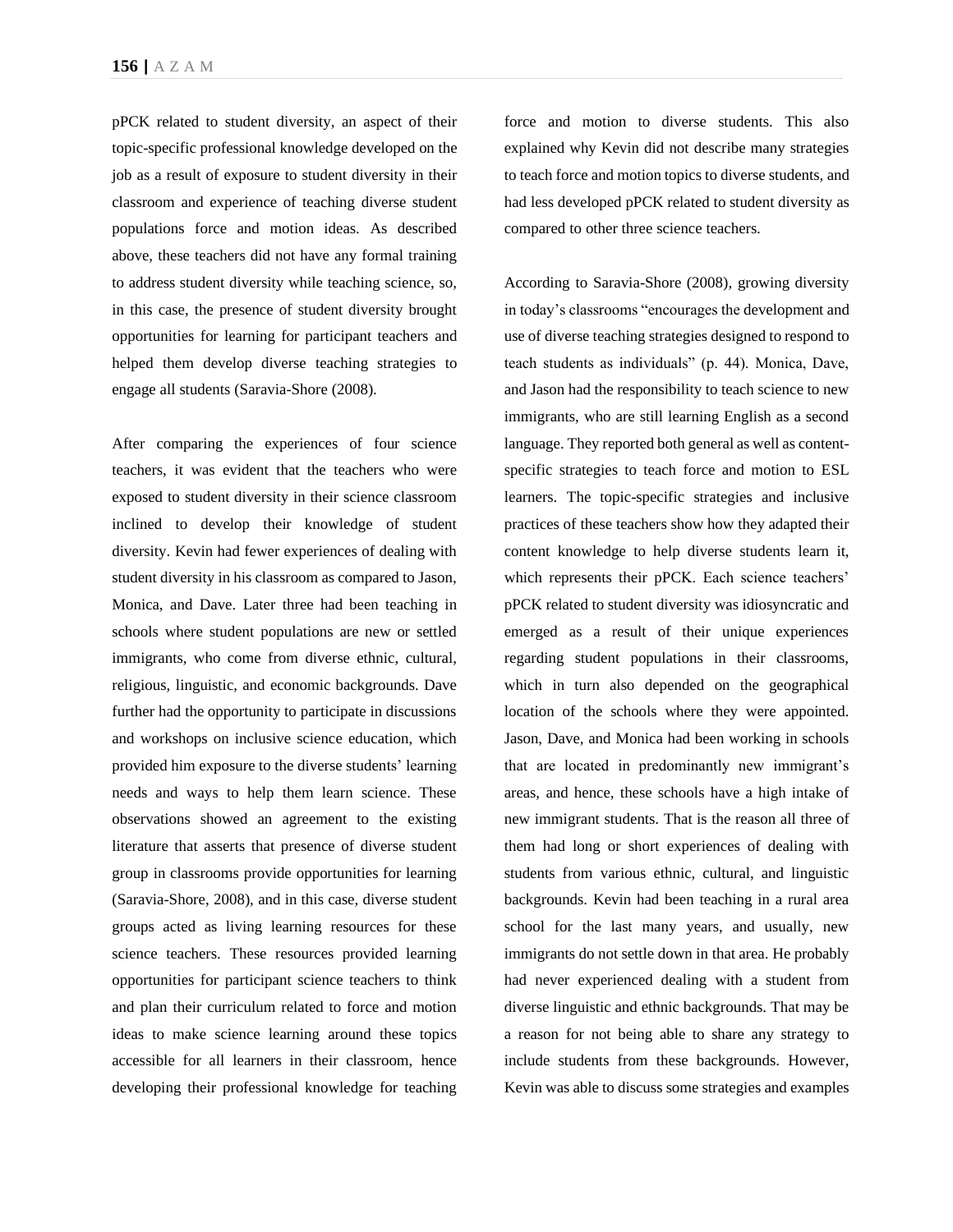that he uses for his students from rural backgrounds, where Jason, Dave, and Monica did not mention this aspect of student diversity at all. This pointed to the precondition for developing pPCK related to student diversity, where teachers need to have experience of teaching students from diverse backgrounds while they are teaching specific science content to students. This had implications for pre-service science teacher education.

The development of topic-specific pPCK entails various processes: specification, interpretation, and synthesis. The analysis of narratives, using these three processes as an analytical framework, revealed how participants unified their content knowledge understanding of force and motion ideas with their knowledge of student diversity into their pPCK. Science teachers may enact their pPCK related to student diversity by (i) interpreting (modifying or adapting) the content knowledge, (ii) specification of the pedagogical knowledge, or (iii) synthesizing the content knowledge and knowledge of student diversity according to individual student's learning needs and using thoughtful instructional strategies. From this perspective, science

teachers' topic-specific knowledge of student diversity, as a dimension of science teachers' pPCK, considers teachers' views and understating of students' diverse backgrounds and their efforts to make a specific science content accessible to all science learners in their classroom. This dimension of science teachers' topicspecific science pPCK is governed by science teachers' goal of inclusive science education.

### **Conclusion and Implications**

To provide inclusive science education, the science teachers address diverse backgrounds of students while trying to help them understand specific science content, force and motion topics in this case. This, in turn, informs their knowledge base of teaching (force and motion topics) as well as knowledge about addressing student diversity in their classrooms. This topic-specific knowledge base contributes to their pPCK related to student diversity. To help pre-service science teachers develop topic-specific pPCK, they need to indulge in teaching and reflecting on teaching science topics. Similarly, to develop science PCK related to student diversity, they need to have those science teaching experiences with students from diverse backgrounds.

# **References**

- Abell, S. K. (2007). Research on science teacher knowledge. In S. K. Abell & N. G. Lederman (Eds.). *Handbook of Research on Science Education* (pp. 1105-1149). Routledge.<https://doi.org/10.4324/9780203097267>
- Aikenhead, G. S. (1996). Science education: Border crossing into the subculture of science. *Studies in Science Education, 27*(1), 1–52.<https://doi.org/10.1080/03057269608560077>
- Alonzo, A. C., & Kim, J. (2016). Declarative and dynamic pedagogical content knowledge as elicited through: Two video-based interview methods. *Journal of Research in Science Teaching, 53*(8), 1259-1286. <https://doi.org/10.1002/tea.21271>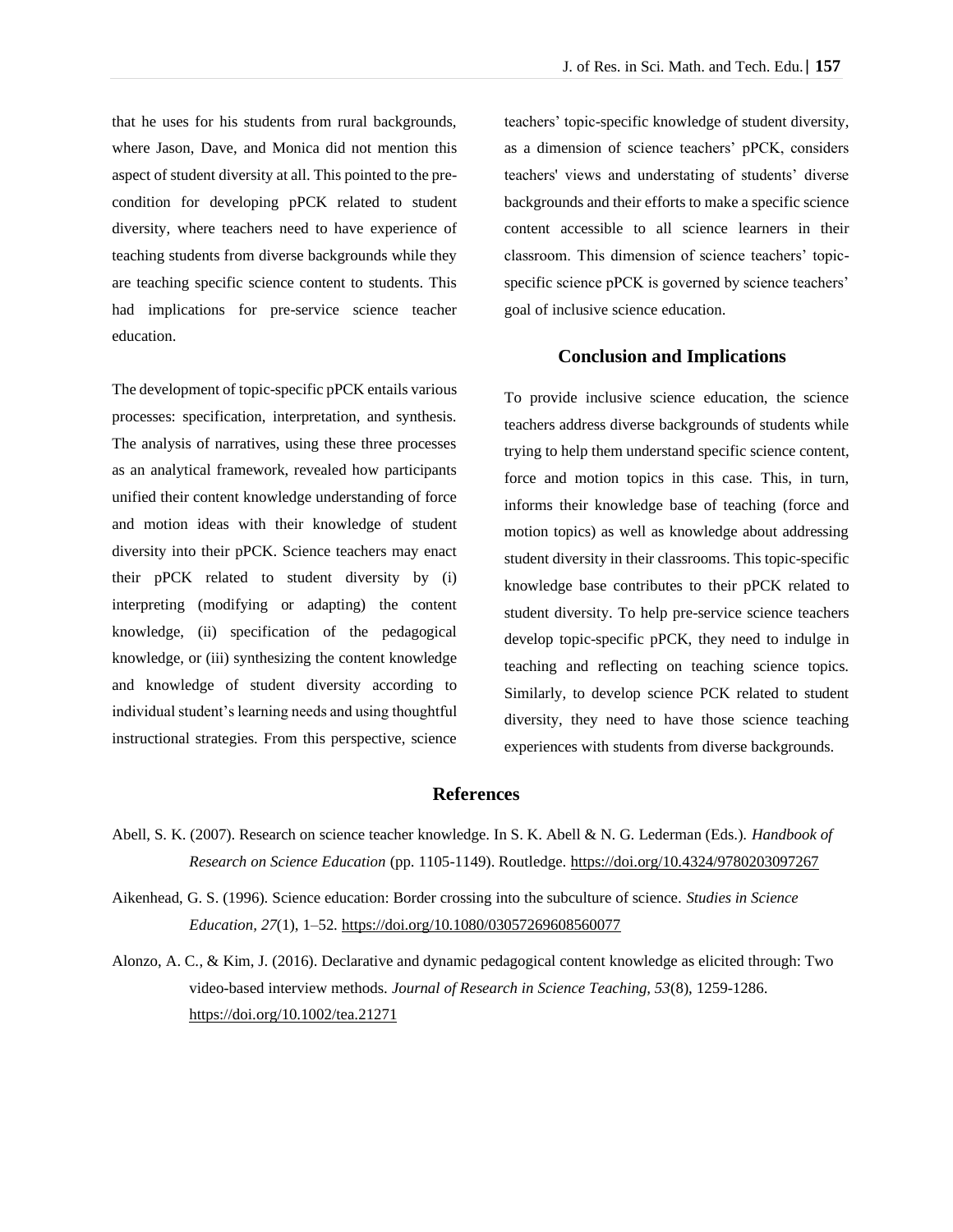- Azam, S. (2015). *Stories of teaching force and motion: A narrative inquiry into pedagogical content knowledge of science teachers* (Unpublished doctoral thesis). University of Calgary, Calgary, AB. http://doi:10.11575/PRISM/27884
- Azam, S. (2018). Physics for teaching high school physics: Views of prospective physics teachers and teacher educators about undergraduate physics study. *Journal of Teacher Education and Educators, 7*(2), 147-163.<http://jtee.org/document/issue16/article4.pdf>
- Azam, S. (2019). Distinguishing topic-specific professional knowledge from topic-specific PCK: A conceptual framework. *International Journal of Environmental & Science Education, 14*(5), 281-296. [http://www.ijese.net/makale\\_indir/IJESE\\_2122\\_article\\_5d42f3cf31913.pdf](http://www.ijese.net/makale_indir/IJESE_2122_article_5d42f3cf31913.pdf)
- Azam, S. (in Press). Locating personal pedagogical content knowledge of science teachers within stories of teaching force and motion. *EURASIA Journal of Mathematics, Science and Technology Education.*
- Avramidis, E., & Norwich, B. (2002). Teachers' attitudes towards integration / inclusion: A review of the literature. *European Journal of Special Needs Education, 17*(2), 129-147. https://doi.org/ [10.1080/08856250210129056](https://doi.org/10.1080/08856250210129056)
- Ball, D. L. (1988). *Knowledge and reasoning in mathematical pedagogy: Examining what prospective teachers bring to teacher education* (Unpublished doctoral dissertation). Michigan State University, East Lansing. <http://citeseerx.ist.psu.edu/viewdoc/download?doi=10.1.1.739.3592&rep=rep1&type=pdf>
- Banks, J. A. (1993). Multicultural education: Developments, dimensions, and challenges. *The Phi Delta Kappan, 75* (1), 22-28. http://www.jstor.org/stable/20405019
- Brown, S., & McIntyre, D. (1986). An investigation of teachers' professional craft knowledge. In D. McIntyre (Ed.), *Teachers' professional craft knowledge*: Stirling Educational Monographs, No 16: University of Stirling.
- Carlson, J., & Daehler, K. R. (2019). The refined consensus model of pedagogical content knowledge in science education. In A. Hume, R. Cooper & A. Borowski (Eds.), *Repositioning pedagogical content knowledge in teachers' knowledge for teaching science* (pp. 77–92). Springer. [https://doi.org/10.1007/978-981-](https://doi.org/10.1007/978-981-13-5898-2) [13-5898-2](https://doi.org/10.1007/978-981-13-5898-2)
- Carter, K. (1990). Teachers' knowledge and learning to teach. In W. R. Houston & M. H. J. Sikula (Eds.), *Handbook of research on teacher education* (pp. 291–310). Macmillan. <https://eric.ed.gov/?id=ed400230>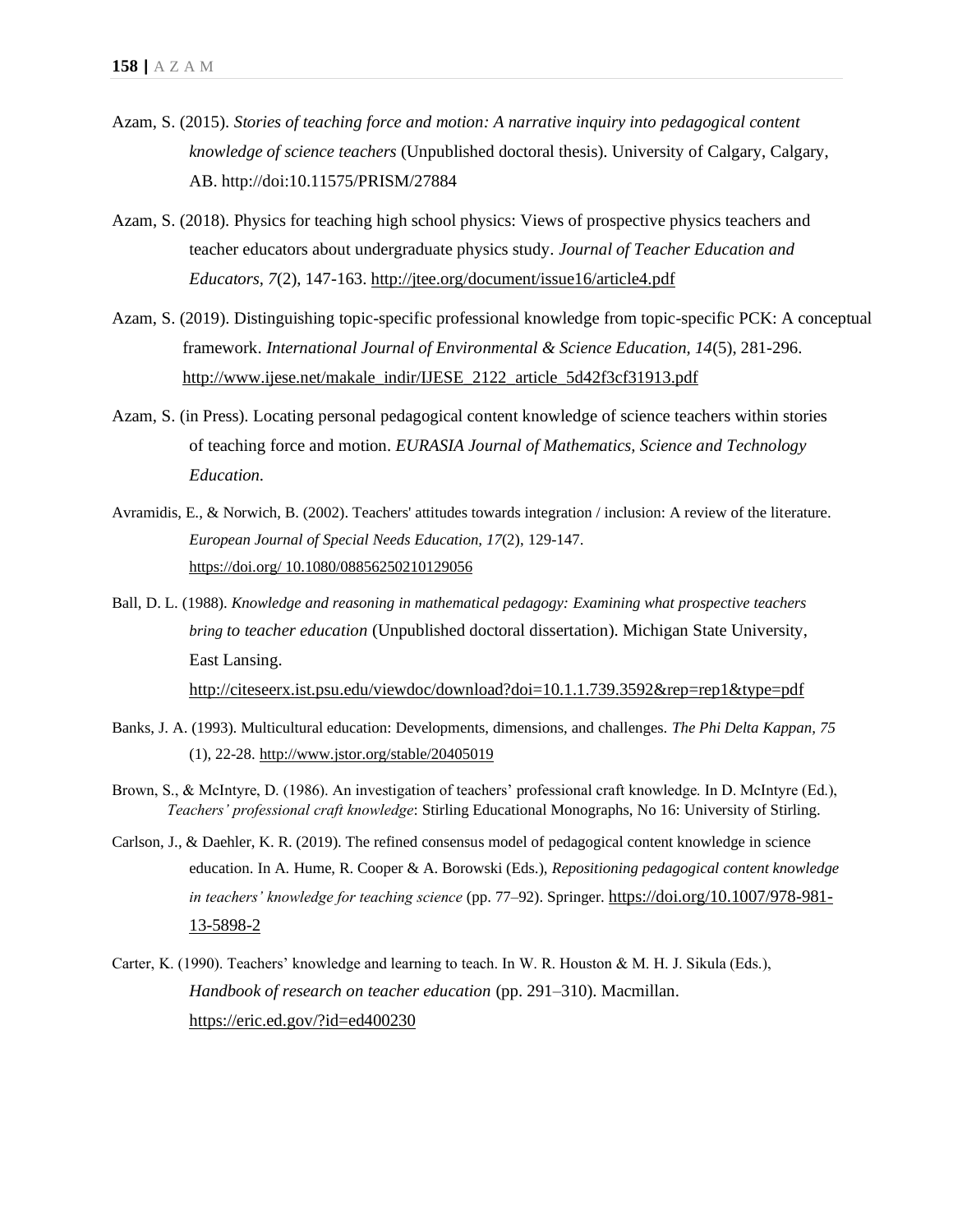- Chou, V., & Sakash, k. (2007). Troubling diversity. In M. Cochran-Smith, S. Fiemam-Nemser, J. McIntyre, & K. Demers (Eds.). *Handbook of research on teacher education: Enduring issues in changing context.* Erlbaum. <https://doi.org/10.1111/j.1467-873X.2008.00421.x>
- Cochran-Smith, M. (1995). Color blindness and basket making are not the answers: Confronting the dilemmas of race, culture, and language diversity in teacher education. *American Educational Research Journal, 32*(3), 493–522.<http://doi.org/10.2307/1163321>
- Cochran, K. F., DeRuiter, J. A., & King, R. A. (1993). Pedagogical content knowledge: An integrative model for teacher preparation. *Journal of Teacher Education, 44*(4), 263-272. http://doi.org/ 10.1177/0022487193044004004
- Clement, J. (1982). Students' preconceptions in introductory mechanics. *American Journal of Physics*, 50 (1), 66-71. <https://doi.org/10.1119/1.12989>
- Clandinin, D. J. (1985). Terms for inquiry into teacher thinking: The place of practical knowledge and the Elbaz case. *Journal of Curriculum Theorizing, 6*(2), 131-148. [https://doi.org/10.1108/S1479-](https://doi.org/10.1108/S1479-3687(2013)0000019007) [3687\(2013\)0000019007](https://doi.org/10.1108/S1479-3687(2013)0000019007)
- Clandinin, D. J. (1988). *Understanding research on teaching as feminist research*. Paper presented at the meeting of the Canadian Society for the Study of Education, Windsor, Ontario.
- Clandinin, D. J., & Connelly, F. M. (1995). *Teachers' professional knowledge landscapes*. Teacher College Press.
- Clandinin, D. J., & Connelly, F. M. (1996). Teachers' professional knowledge landscapes: Teacher stories stories of teachers - school stories - stories of school. *Educational Researcher, 25*(3), 2-14. [https://doi.org/10.3102/0013189X025003024](https://doi.org/10.3102%2F0013189X025003024)
- Clandinin, D., & Connelly, F. (2000). *Narrative inquiry: Experience and story in qualitative research* (1st Ed.). Jossey-Bass.
- Damianidou, E., & Phtiaka, H. (2018). Implementing inclusion in disabling settings: the role of teachers' attitudes and practices. *International Journal of Inclusive Education, 22*(10), 1078-1092. https://doi.org/ [10.1080/13603116.2017.1415381](https://doi.org/10.1080/13603116.2017.1415381)
- diSessa, A.A. (1983). Phenomenology and the evolution of physics. In D. Gentner & A.L. Stevens (Eds.), *Mental models* (pp. 5-33). Erlbaum.
- Driver, R., Squires, A., Rushworth, P., & Wood-Robinson, V. (1994). *Making sense of secondary science: Research into children's ideas.* Rutledge.
- Elbaz, F. (1981). The teacher's practical knowledge: Report of a case study. *Curriculum Inquiry, 11*(1), 43–71. <https://doi.org/10.1080/03626784.1981.11075237>
- Elbaz, F. (1983). *Teacher thinking: A study of practical knowledge.* Croom Helm.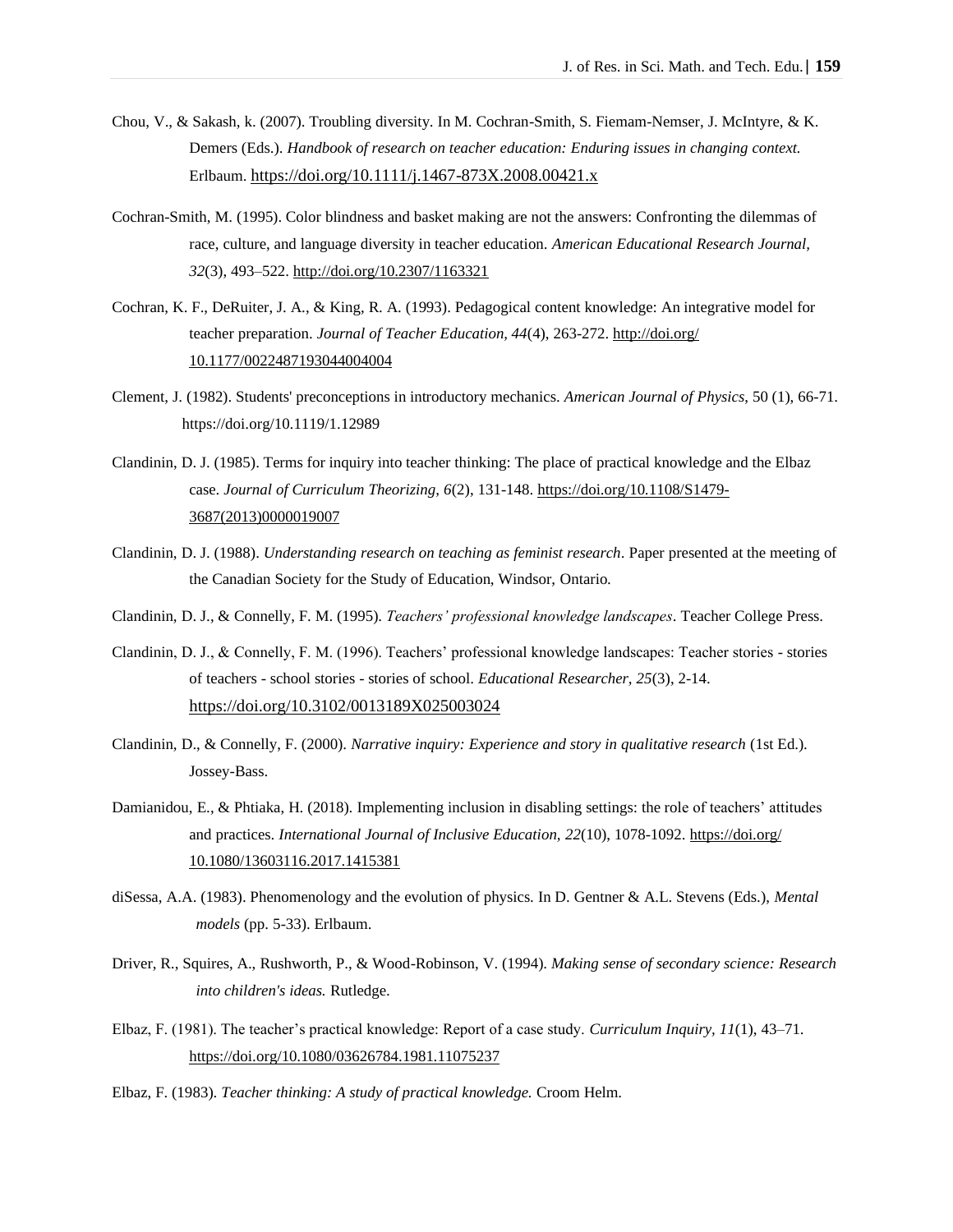- Florian, L., & Graham, A. (2014). Can an expanded interpretation of phronesis support teacher professional development for inclusion? *Cambridge Journal of Education, 44*(4), 465-478. <https://doi.org/10.1080/0305764X.2014.960910>
- García, E. E. (2005). *Teaching and learning in two languages: Bilingualism and schooling in the United States*. Teachers College Press.
- Gay, G. (2010). *Culturally responsive teaching: Theory, research, and practice* (2<sup>nd</sup> Ed.). Teachers College Press.
- Geddis, A. N., Onslow, B., Beynon, C., & Oesch, J. (1993). Transforming content knowledge: Learning to teach about isotopes. *Science Education, 77*(6), 575–591.<https://doi.org/10.1002/sce.3730770603>
- Geddis, A., & Wood, E. (1997). Transforming subject matter and managing dilemmas: A case study in teacher education. *Teaching and Teacher Education, 13*(6), 611-626. [https://doi.org/10.1016/S0742-](https://doi-org.qe2a-proxy.mun.ca/10.1016/S0742-051X(97)80004-2) [051X\(97\)80004-2](https://doi-org.qe2a-proxy.mun.ca/10.1016/S0742-051X(97)80004-2)
- Gess-Newsome, J. (1999). PCK: An introduction and orientation. In J. Gess-Newsome & N. Lederman (Eds.), *Examining PCK: The construct and its implications for science education* (pp. 3-20). Kluwer.
- Gess-Newsome, J. (2015). A model of teacher professional knowledge and skill including PCK: Results of the thinking from the PCK Summit. In A. Berry, P. Friedrichsen & J. Loughran (Eds.), *Re-examining pedagogical content knowledge in science education* (pp. 28–42). Routledge. <https://doi.org/10.4324/9781315735665>
- Grossman, P. (1989). Learning to teach without teacher education. *Teachers College Record, 91*(2), 191-207.
- Grossman, P. L. (1990). *The making of a teacher: Teacher knowledge and teacher education*. Teachers College Press
- Gudmundsdottir, S. (1991). Ways of seeing are ways of knowing. The pedagogical content knowledge of an expert English teacher. *Journal of Curriculum Studies, 23*(5), 409-421[. https://doi-org.qe2a](https://doi-org.qe2a-proxy.mun.ca/10.1080/0022027910230503)[proxy.mun.ca/10.1080/0022027910230503](https://doi-org.qe2a-proxy.mun.ca/10.1080/0022027910230503)
- Halloun, A., & Hestenes D. (1985) Common-sense concepts about motion. *American Journal of Physics, 53*(1), 1056- 1065.<https://doi.org/10.1119/1.14031>
- Hashweh, M. Z. (1987). Effects of subject-matter knowledge in the teaching of biology and physics. *Teaching and Teacher Education, 3*(2), 109-120. [https://doi.org/10.1016/0742-051X\(87\)90012-6](https://doi.org/10.1016/0742-051X(87)90012-6)
- Hashweh, M. Z. (2005). Teacher pedagogical constructions: a reconfiguration of pedagogical content knowledge. *Teachers and Teaching: Theory and practice, 11*(3), 273–292. <https://doi.org/10.1080/13450600500105502>
- Hong, L., & Scott, P. (2004). Groups of diverse problem solvers can outperform groups of high-ability problem solvers," *Proceedings of the National Academy of Sciences, 101*(46), 16385-89. https://doi.org/ [10.1073/pnas.0403723101](https://doi.org/10.1073/pnas.0403723101)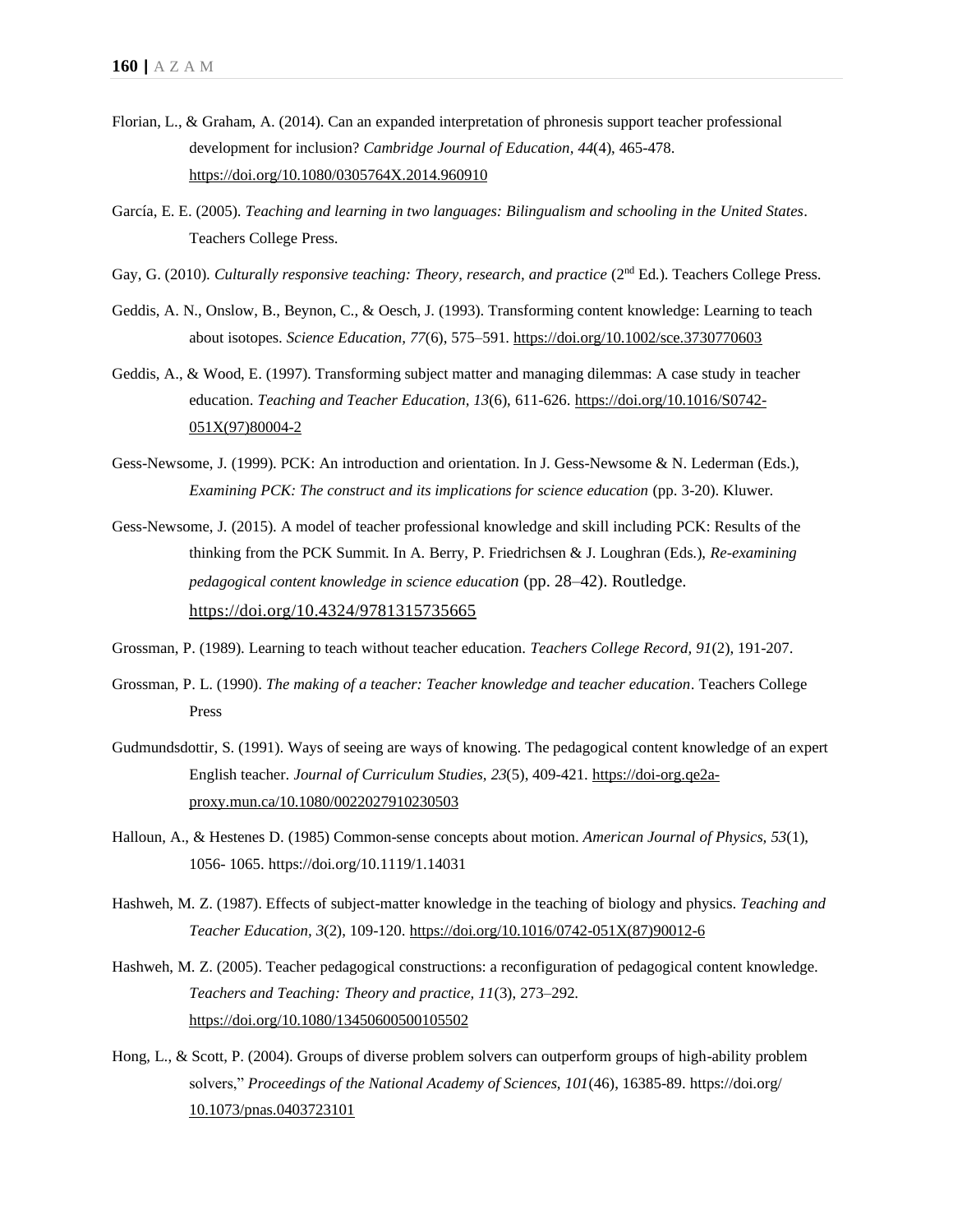- Hiebert, J., Gallimore, R., & Stigler, J. (2002). A knowledge base for the teaching profession: what would it look like, and how can we get one? *Educational Researcher, 31*(5), 3-15. [https://doi.org/10.3102/0013189X031005003](https://doi.org/10.3102%2F0013189X031005003)
- Howard, T. C., & Aleman, G. R. (2008). Teacher capacity for diverse learners. In. M. Cochran-Smith, S. Feiman-Nemser, D. J. McIntyre, & K. E. Demers (Eds.), *Handbook of research on teacher education: Enduring questions in changing contexts* (pp. 157-174). Routledge. http://doi.org/10.4324/9780203938690.ch10
- Huanshu, Y. (2018). Preparing teachers for diversity: A literature review and implications from community-based teacher education. *Higher Education Studies*, *8* (1), 9-17[. https://doi.org/10.5539/hes.v8n1p9](https://doi.org/10.5539/hes.v8n1p9)
- Kaljo, K. (2014). *Exposing the brilliant facets of pedagogical content knowledge: a collective case study* (Unpublished doctoral thesis). The University of Wisconsin-Milwaukee. [http://dc.uwm.edu/cgi/viewcontent.cgi?article=1617&context=etd.](http://dc.uwm.edu/cgi/viewcontent.cgi?article=1617&context=etd)
- Kind, V. (2015). On the beauty of knowing then not knowing: Pinning down the elusive qualities of PCK. In A. Berry, P. Friedrichsen & J. Loughran (Eds.), *Re-examining pedagogical content knowledge in science education* (pp. 170-196). Routledge. <https://doi.org/10.4324/9781315735665>
- Ladson-Billings, G. (1995). Towards a theory of culturally relevant pedagogy. *American Educational Research Journal, 32*(3), 465-491[. https://doi.org/10.3102/00028312032003465](https://doi.org/10.3102/00028312032003465)
- Lampert, M. (1985). How do teachers manage to teach? Perspectives on problems in practice. *Harvard Educational Review, 55*(2), 178-94[. https://doi.org/10.17763/haer.55.2.56142234616x4352](https://doi.org/10.17763/haer.55.2.56142234616x4352)
- Lee, O., & Fradd, S. H. (1998). Science for all, including students from non-English language backgrounds. *Educational Researcher, 27*(3), 12–21.<https://doi.org/10.3102/0013189X027004012>
- Lee, O., & Luykx, A. (2007). Science education and student diversity: Race/ethnicity, language, culture, and socioeconomic status. In S. K. Abell & N. G. Lederman (Eds.), *Handbook of research on science education.* Erlbaum.
- Lee, E., & Luft, J. A. (2008). Experienced secondary science teachers' representation of pedagogical content knowledge. *International Journal of Science Education, 30*(10), 1343-1363. <https://doi.org/10.1080/09500690802187058>
- Loreman, T., Lupart, J., & Andrews, J. (2015). Introduction: A thematic preview. In Andrews, J. & Lupart, J. (Eds.), *Diversity education: Understanding and addressing student diversity*. Nelson Canada.
- Loughran, J., Milroy, P. Berry, A. Gunstone, R. &Mulhall, P. (2001). Documenting science teachers' pedagogical content knowledge through Pap-eRs. *Research in Science Education, 31*(2), 289-307. <https://doi.org/10.1023/A:1013124409567>
- Loughran, J. J., Berry, A. K., & Mulhall, P. J. (2006). *Understanding and developing science teachers' pedagogical content knowledge*. Sense.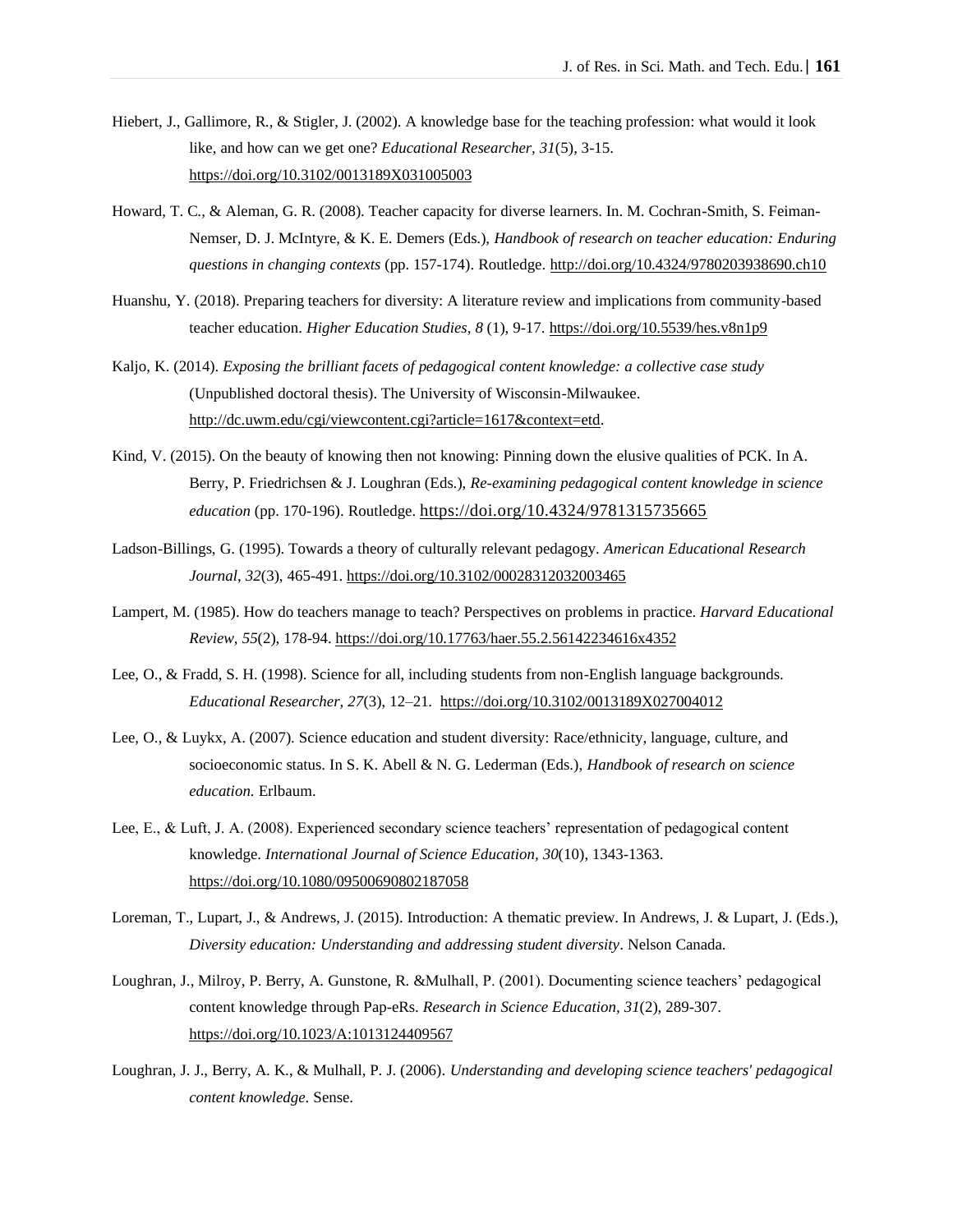- Lyons, N., & LaBoskey, V. K. (Eds.) (2002). Why narrative inquiry or exemplars for a scholarship of teaching? In N. Lyons & V. K. LaBoskey (Eds.), *Narrative inquiry in practice: Advancing the knowledge of teaching* (pp. 11-27). Teachers College Press.
- Magnusson, S., Krajacik, J., & Borko, H. (1999). Nature, sources, and development of PCK for science teaching. In J. Gess-Newsome & N. G. Lederman (Eds.), *Examining PCK: The construct and its implications for science education* (pp. 95-120). Kluwer Academic Press.
- Marks, R. (1990). Pedagogical content knowledge: From a mathematical case to a modified conception. *Journal of Teacher Education, 41*(3), 3-11. [https://doi.org/10.1177/002248719004100302](https://doi.org/10.1177%2F002248719004100302)
- Mavhunga, E. (2014). Improving PCK and CK in preservice teachers. In H. Venkat, M. Rollnick, M. Askew, & J. Loughran (Eds.). *Exploring mathematics and science teachers' knowledge: Windows into teacher thinking* (pp. 31-48). Routledge.
- Mavhunga, E., & Rollnick, M. (2016). Teacher- or learner-entred? Science teacher beliefs related to topic-specific pedagogical content knowledge: A South African case study. *Research in Science Education, 46(*6), 831-855.<https://doi.org/10.1007/s11165-015-9483-9>
- Park, S., & Oliver, J. S. (2008). Revisiting the conceptualization of pedagogical content knowledge (PCK): PCK as a conceptual tool to understand teachers as professionals. *Research in Science Education, 38*(3), 261- 284. <https://doi.org/10.1007/s11165-007-9049-6>
- Polkinghorne, D. (1995). Narrative configuration in qualitative analysis. *International Journal of Qualitative Studies in Education, 8*(1), 135-153.<https://doi.org/10.1080/0951839950080103>
- Sagner-Tapia, J. (2018). An analysis of alterity in teachers' inclusive pedagogical practices. *International Journal of Inclusive Education, 22*(4), 375-390.<https://doi.org/10.1080/13603116.2017.1370735>
- Saravia-Shore, M (2008). Diverse teaching strategies for diverse learners. In R. Cole (Ed.), *Educating everybody's child: Diverse teaching strategies for diverse learners* (pp. 41-97). ASCD.
- Shapiro, B. (2015). Understanding and addressing diversity in elementary science. In J. Andrews & J. Lupart, (Eds.), *Understanding and addressing student diversity in Canadian schools* (pp. 362-392). Cengage Nelson.
- Shulman, L. S. (1986). Those who understand: Knowledge growth in teaching. *Educational Researcher, 15*(2), 4-14. [https://doi.org/10.3102/0013189X015002004](https://doi.org/10.3102%2F0013189X015002004)
- Shulman, L. S. (1987). Knowledge and teaching: Foundations of new reform. *Harvard Educational Review, 57*(1), 1-22.<https://doi.org/10.17763/haer.57.1.j463w79r56455411>
- Tamir, P. (1988). Subject matter and related pedagogical knowledge in teacher education. *Teaching and Teacher Education, 4*(2), 99-110[. https://doi.org/10.1016/0742-051X\(88\)90011-X](https://doi.org/10.1016/0742-051X(88)90011-X)